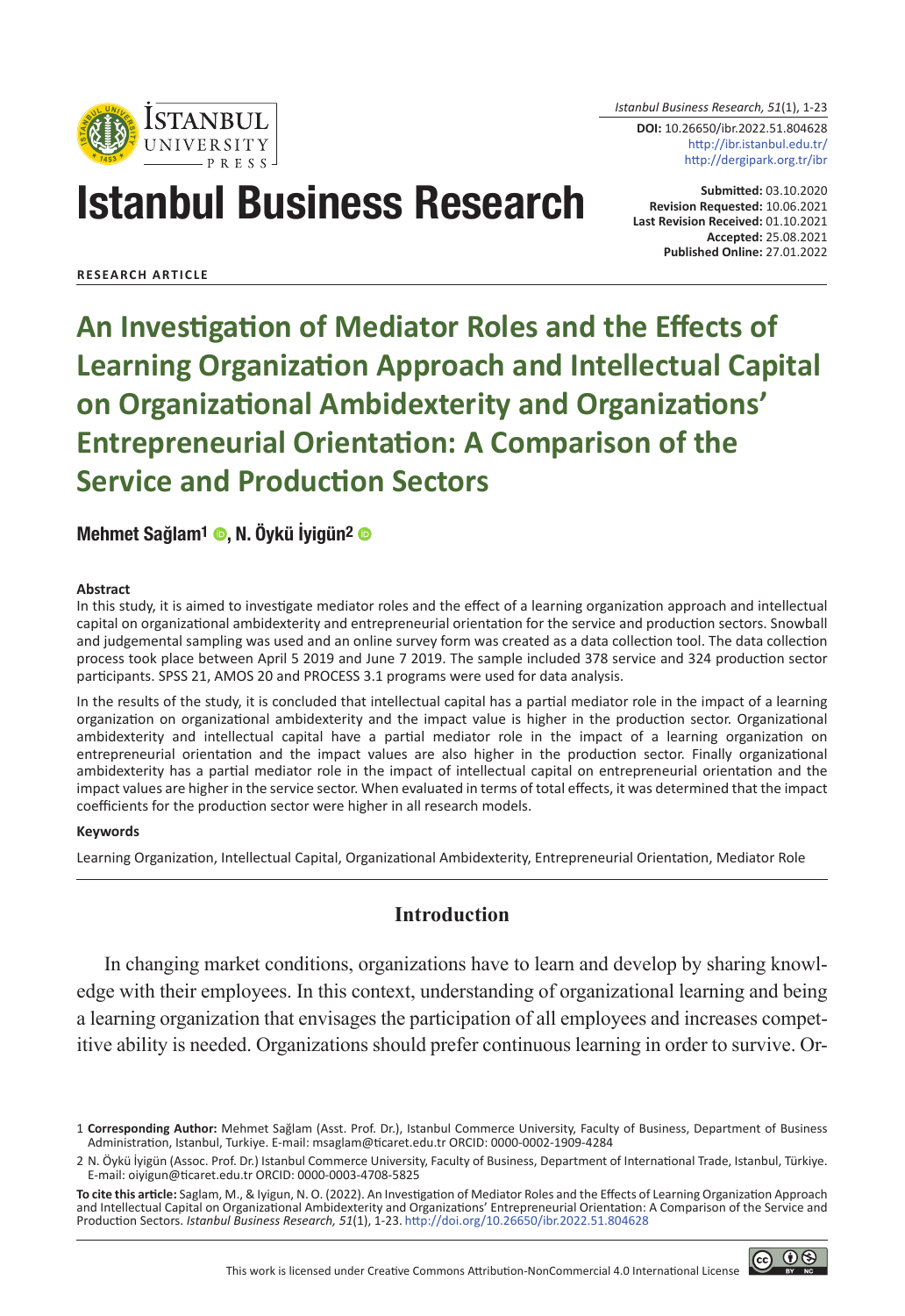ganizations that prepare the necessary learning environment for their employees and increase their desire to learn continuously, will increase their chances of success in the market.

The increasing importance of knowledge in the process of change inevitably makes the individual who develops and uses information important. It will provide a competitive advantage to the organization that is open to change and constantly improves itself, attaches importance to its work and gives meaning to its work. Besides human capital, customer capital and structural capital, which are among the other dimensions of intellectual capital, are considered important in terms of transforming human capital into structural capital and using this structural capital in creating customer capital. In a changing environment, the use of intellectual capital in researching both existing resources and new opportunities in order to adapt to the conditions and gain a sustainable competitive advantage is important.

Besides the efforts to create a learning organization environment and to strengthen intellectual capital, rapidly changing environmental conditions and increasing competitive pressures force businesses to be agile, creative, flexible, versatile and make it necessary to identify different strategic alternatives. One of these alternatives is the organizational ambidexterity strategy, which is defined as the use of existing capabilities and research of new ones in order to sustain competitive power and survival, and has been frequently emphasized recently. The aim is to meet the needs of customers of today and tomorrow.

Organizations, with the aim of continuous learning, will try to balance their organizational ambidexterity levels with the aim of maintaining their current status and following innovations. Organizations that prepare the learning organization environment for their employees and share their knowledge will strengthen their intellectual capital structures, and strong intellectual capital will make it easier to reach organizational ambidexterity with the competent knowledge and learning structure of the employees and the organization.

Another factor necessary for businesses to survive in tough competitive conditions is the continuous encouragement of differentiation and innovation by creating new products and services (Khalili et al., 2013; Çömlek et al., 2012). At this point, we come across the concept of entrepreneurial orientation. Entrepreneurial orientation, which is the process that will lead businesses to become entrepreneurial enterprises, refers to businesses' being more innovative, adventurous and proactive, which is used to reflect the strategic orientation of businesses or their intensity or willingness to engage in entrepreneurial activities (Lumpkin and Dess, 1996). Businesses with a high entrepreneurial orientation will provide a competitive advantage by using this feature, if they are risk-taking, innovative, proactive, competitive, aggressive and autonomous. It is thought that companies with a high entrepreneurial orientation will also follow innovation with exploration activities, behave in an aggressive competitive structure, be predictable, and will have an autonomous organizational structure that can take risks by taking advantage of its current situation with exploitation activities.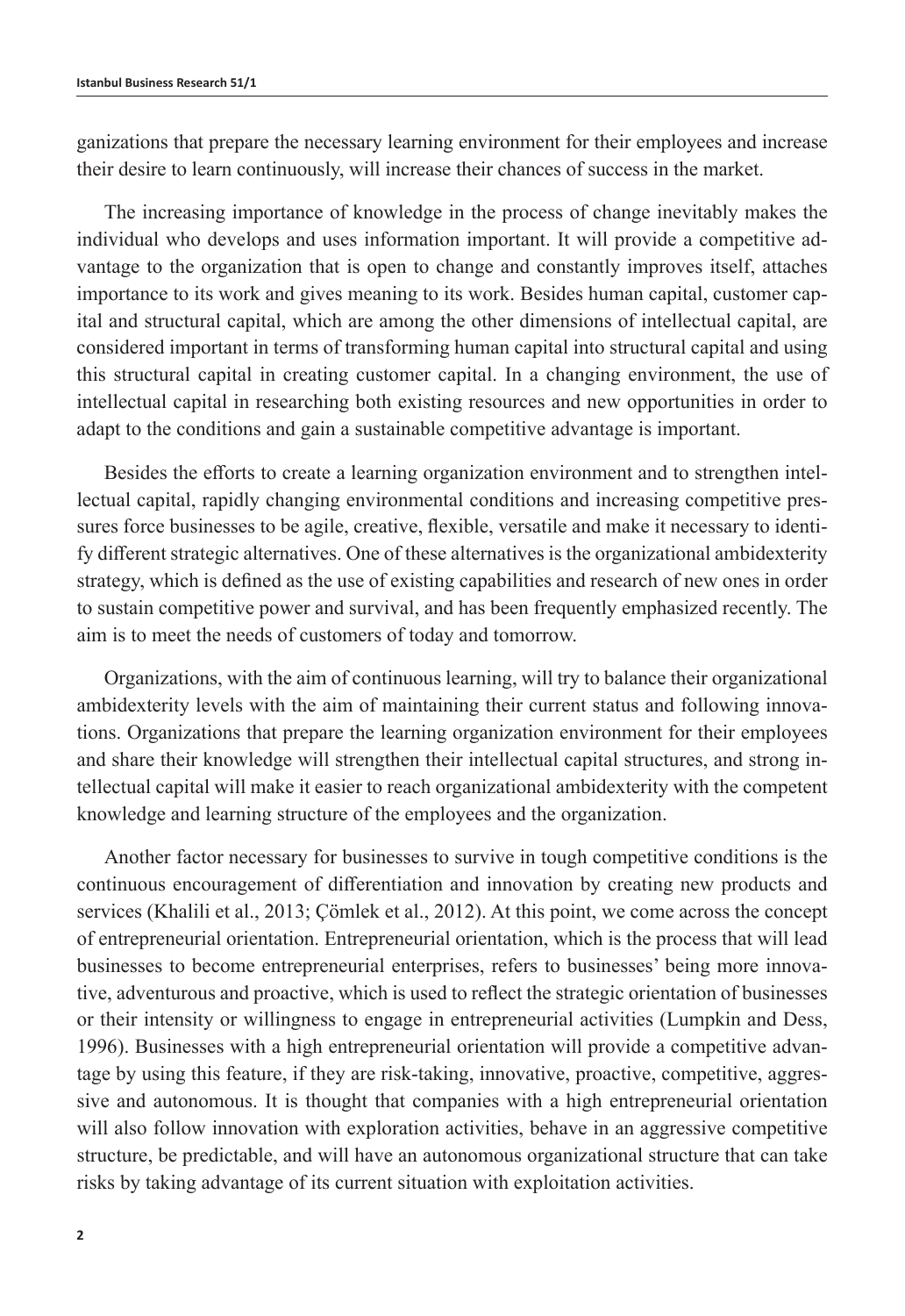It is a matter of curiosity for managers that enterprises which have limited resources, of how will use these resources in the process of entrepreneurial orientation, what is the effect of knowledge assets and learning levels on the process and how will exploitation and exploration strategies affect the entrepreneurial orientation. It can be said that the creation of a learning organization environment for the acquisition and use of information in organizations, the strengthening of intellectual capital with the effects of this environment and the effective use of these resources to achieve organizational ambidexterity, will represent important strategic results for enterprises with entrepreneurial orientation and are the key elements that enable the success of entrepreneurial orientation.

The aim of the study that prepared in this context is examination of

- the mediating role of intellectual capital in the effect of learning organization approach on organizational ambidexterity,
- the mediating role of organizational ambidexterity and intellectual capital in the effect of a learning organization approach on entrepreneurial orientation and
- the mediating role of organizational ambidexterity in the effect of intellectual capital on entrepreneurial orientation.

The study is important in terms of which dimensions of the learning organization should be given importance for organizations with a tendency to achieve organizational ambidexterity and entrepreneurship, to reveal in which dimensions more investment should be made for intellectual capital investments, and to be a guide for both sector managers.

# **Learning Organization**

The concept of learning organization, which was first used by Peter Senge in his work titled "The Fifth Discipline" in 1990, was defined as organizations in which employees create the results they really want, continuously increase their capacity and competencies, adopt new thinking styles and learn how they will to learn together (Senge, 2002: 11).

Learning organizations can be defined as organizations that constantly acquire new information, have the ability to adapt and shape their activities according to this new information, and aim to achieve a competitive advantage by achieving continuous improvement with the information obtained.

It is accepted as the basis for the understanding of the learning organization that the employees of the organization create new information, share this information, and transform an organization's knowledge and use it for solving problems. The understanding of the learning organization is formed at the end of a process that starts with the learning of the employee at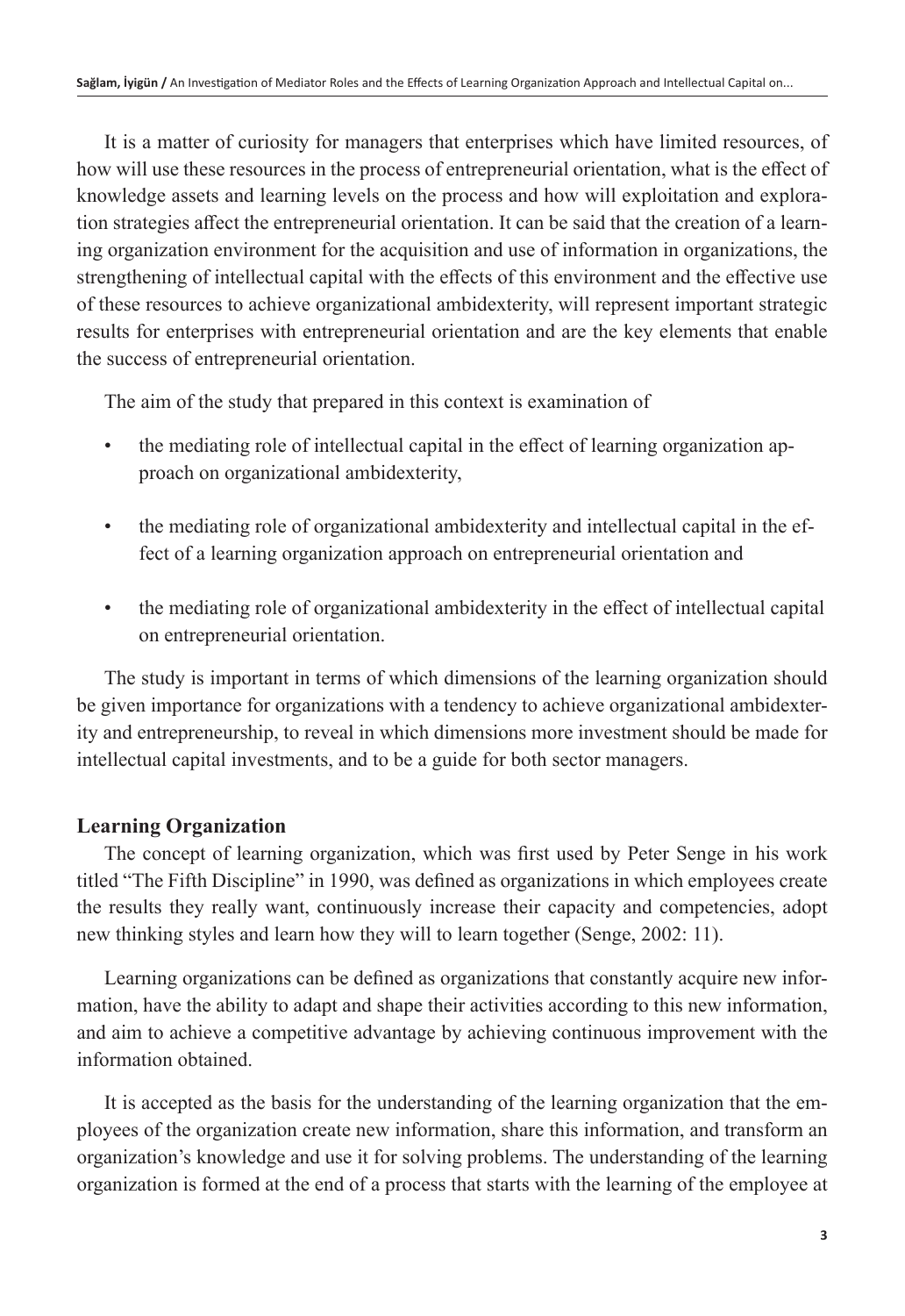the individual level, continues with learning at the group level and ends with the learning of the organization (Atak and Atik, 2007: 64).

Learning organizations, which always prioritize learning, acquire a structure that will adapt itself to environmental change as a result of learning by enabling and facilitating the learning of all their employees and gain an advantage (Kıngır and Mesci, 2007: 66). Organizations that make good use of human resources in order to survive in a changing environment and that are in contact with the environment in order to go beyond change, constantly collect information from this environment, and direct their activities by using this information, will be organizations that will guarantee their future and maintain their competitive advantages and their existence (Sayan, 2006: 15). The ability to obtain, evaluate and use knowledge is possible through organizational learning.

Organizations become learning organizations as a result of a development process. The learning organization is the last stage of this process. An organization's learning is about the organization's environment and its relationship with all organization members and its approach to these issues (Koç and Topaloğlu, 2010: 155).

## **Intellectual Capital**

Intellectual capital refers to the sum of intellectual materials that represent all resources such as information, knowledge, experience and intellectual property used to create wealth in a business (Stewart, 1997: 20).

Intellectual capital has gained importance with the change in information technology and society, the increasing importance of knowledge and a knowledge-based economy, the effect of transition to the network society and the emergence of the need for factors such as innovation and creativity as the main reason of competition (İpçioğlu and Tunca, 2002: 22). Including innovation and creativity activities in businesses depends on the acquisition, access and production of new information. This situation is possible as a result of determining and managing intellectual capital. Intellectual capital is important because organizations are knowledge production facilities and are emerging as the most important processing center of innovation and creativity in order to produce knowledge.

The accumulation, transformation and value of knowledge are at the center of intellectual capital management (Dzinkowski, 2000: 2). The basis of the management of intellectual capital is the transformation of the knowledge of the members of the organization into knowledge that will provide value to the organization. In other words, the knowledge of the individual as human capital must be transformed into structural capital by transferring it to the organization.

It is possible to measure intellectual capital starting from human capital, structural capital and customer capital dimensions. In the model that expresses the interaction of the elements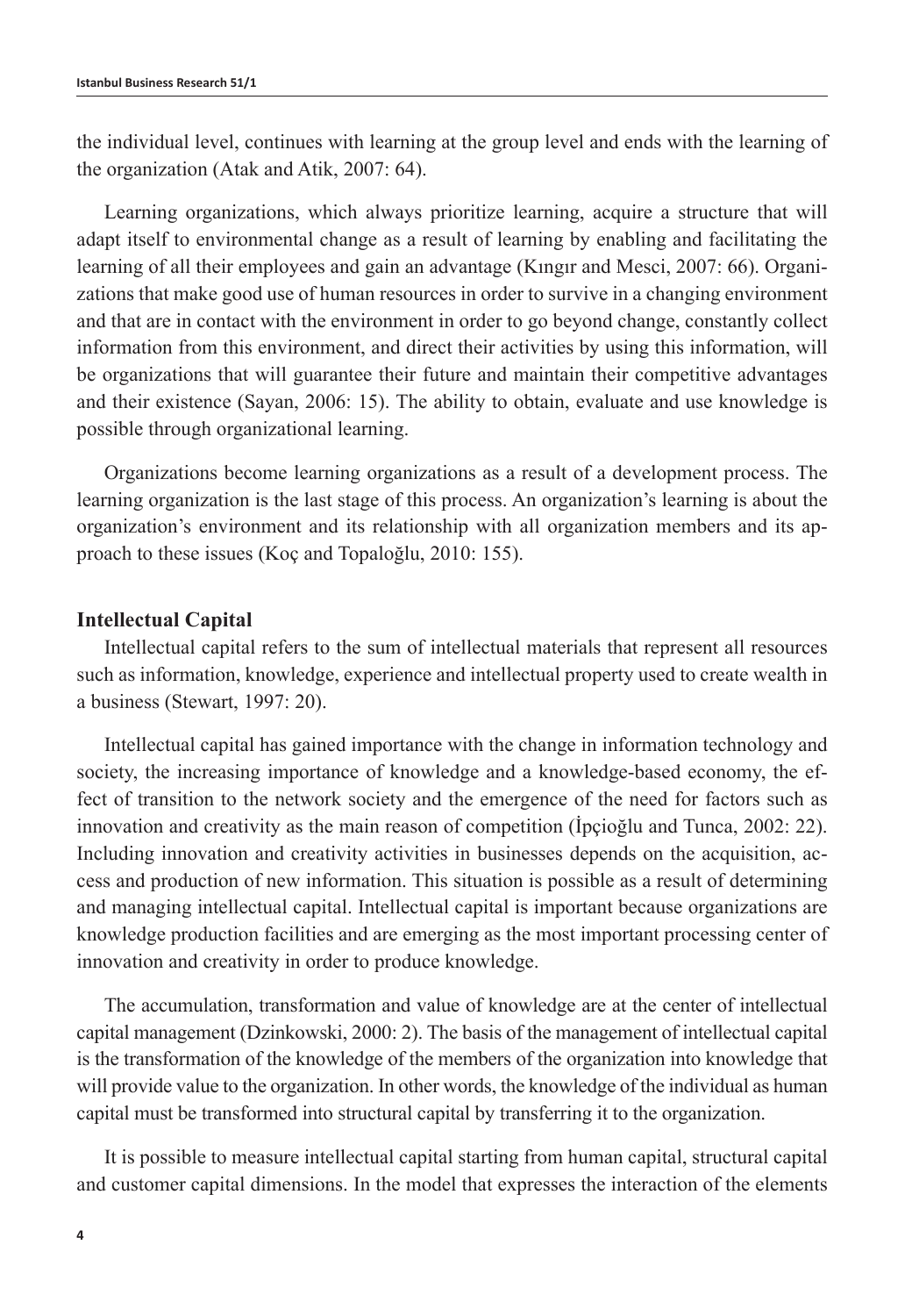of intellectual capital and is created on the basis of value, the dimensions of intellectual capital are discussed in three dimensions: human capital, structural capital and customer capital (Dzinkovvski, 2000: 32).

Human capital is the employees' ability and idea structure to produce solutions to meet the needs of customers. Structural capital is the capital that an enterprise has in relation to its organizational structure. Customer capital is about learning customer expectations and taking customer needs into account (Arıkboğa, 2003: 130-137).

# **Organizational Ambidexterity**

The concept of ambidexterity is used for individuals who have the ability to use both hands at the same time with equal skill. In the field of ambidexterity, organization and management Ambidexterity, which are expressed as human characteristics, was first published by Robert Duncan in 1976 in the field of organization and management (Lubatkin et al., 2006; O'Reilly and Tushman, 2008).

Tushman and O'Reilly (1996) defined organizational ambidexterity as using the metaphor of a "juggler", adapted the ability of the juggler to play with the ball using both hands at the same time, and the ability of an organization to simultaneously use its existing capabilities and to take advantage of new opportunities. (Tushman and O'Reilly, 1996).

Organizational ambidexterity arises when organizations have taken advantage of the opportunities and balanced exploitation and exploration activities while the organization continues on its way with the strategies which have previously been determined and planned (Bodwell and Chermack, 2010: 193). Organizations that can carry out these two activities in a balanced way are considered enterprises that have achieved organizational ambidexterity.

Companies that have reached the level of organizational ambidexterity will have scarce, valuable, unique and inimitable resources and capabilities that will provide a sustainable competitive advantage as a result of their effective adaptation to the environment and harmonization in line with the goals and objectives of the organization (Şimşek, 2009).

Lubatkin et al. evaluated organizational ambidexterity in two dimensions; exploratorion and exploitation ambidexterity (Lubatkin et al., 2006).

The exploration ambidexterity strategy is that businesses decide on which resources to invest in new product development (Atuahene-Gima, 2005). Unlike the exploitation strategy, this strategy focuses on the generation of new knowledge other than organizational knowledge, the development of new products, technologies and processes, and the creation of new markets and business opportunities (Benner and Tushman, 2003).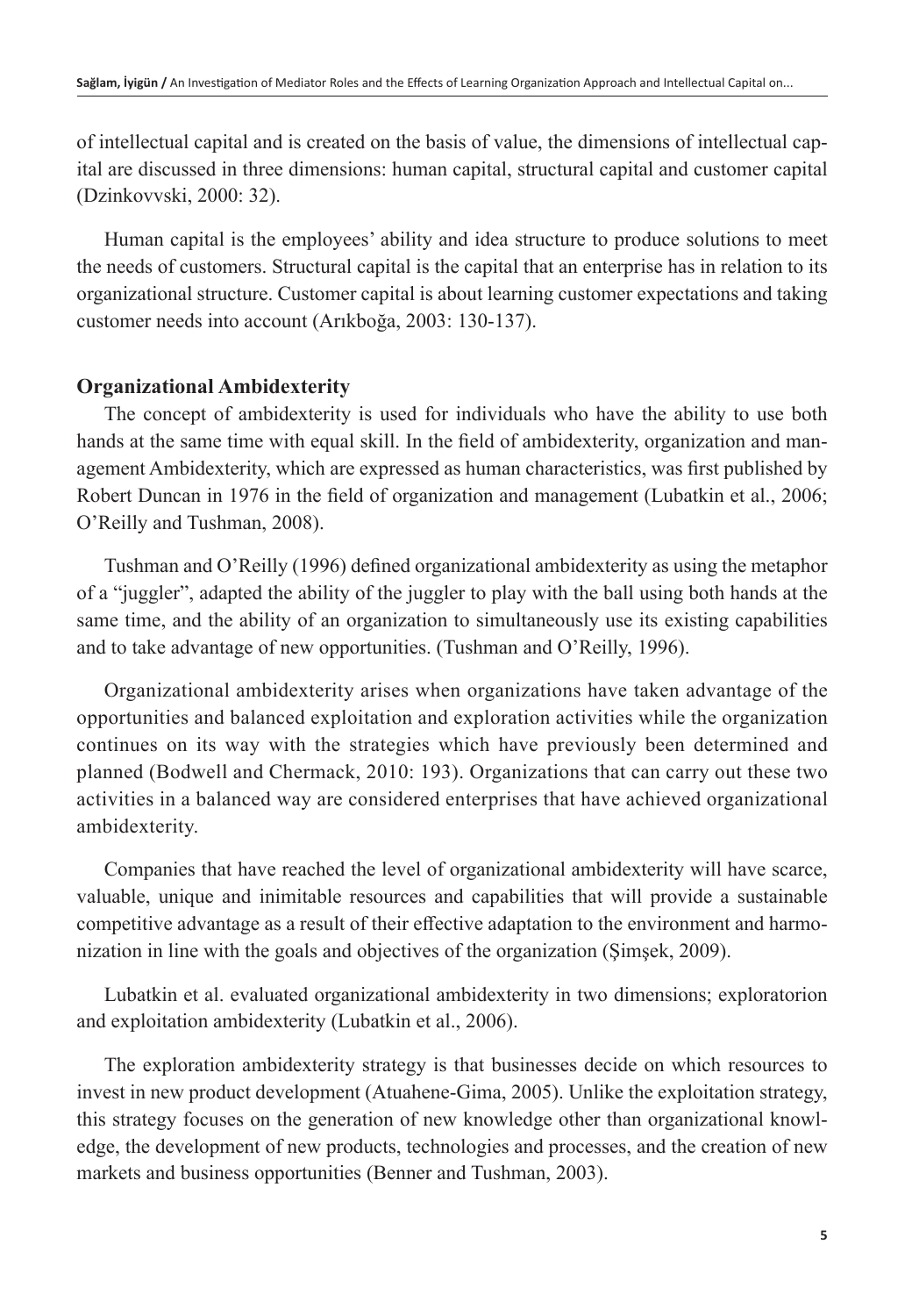The main goal of the exploitation ambidexterity strategy is to meet existing customer needs and react to environmental conditions in this way by making use of existing technologies and knowledge. As a result, organizations will improve their competencies by focusing on their current capabilities and will improve existing advantages (Lubatkin, et al., 2006: 648).

### **Entrepreneurial Orientation of Organizations**

An entrepreneurial orientation has been defined as a macro-level concept that measures the tendency of organizations and senior managers towards entrepreneurial activities and positions in a range that extends from very conservative organizations to more entrepreneurial organizations. While entrepreneurial organizations are described as innovative, risk-taking and proactive organizations, conservative organizations are described as less innovative, nonrisk-taking, reactive and had a wait-and-see behavior (Fiş and Wasti, 2009: 131). Entrepreneurial orientation can be interpreted as a general or enduring thought, trend or direction of interest in entrepreneurial.

The existence of entrepreneurial orientation in organizations is possible if the processes and methods applied in the current situation include entrepreneurial behavior or develop strategies to obtain maximum benefit by exploring potential market opportunities. Entrepreneurial orientation requires that organization and senior management continue their efforts by displaying proactive, risk-taking and innovative behaviors in order to evaluate the opportunities in the environment. The success of the entrepreneurial orientation of organizations does not only depend on senior managers, but also requires the support of managers and employees at different levels (Stevenson and Jarillo 1990: 23-24).

The presence of entrepreneurial orientation in organizations is important in many ways due to its strong contributions and provides important outputs to organizations.

Organizations reveal skills and behaviors that will provide a competitive advantage by organizing their business processes effectively thanks to their entrepreneurial orientation studies. In the entrepreneurial orientation processes, the development of a flexible, dynamic, innovative and competitive organizational structure that can shape the environment is of great importance in terms of taking advantage of the opportunities in the environment, gaining a competitive advantage and protecting this advantage in the long term (Covin and Miles, 1999: 47).

## **Research Methodology**

### **Population and Sampling**

The population of the research consists of the managers of organizations operating in the service and production sectors. Since it is difficult to reach the entire population in terms of time and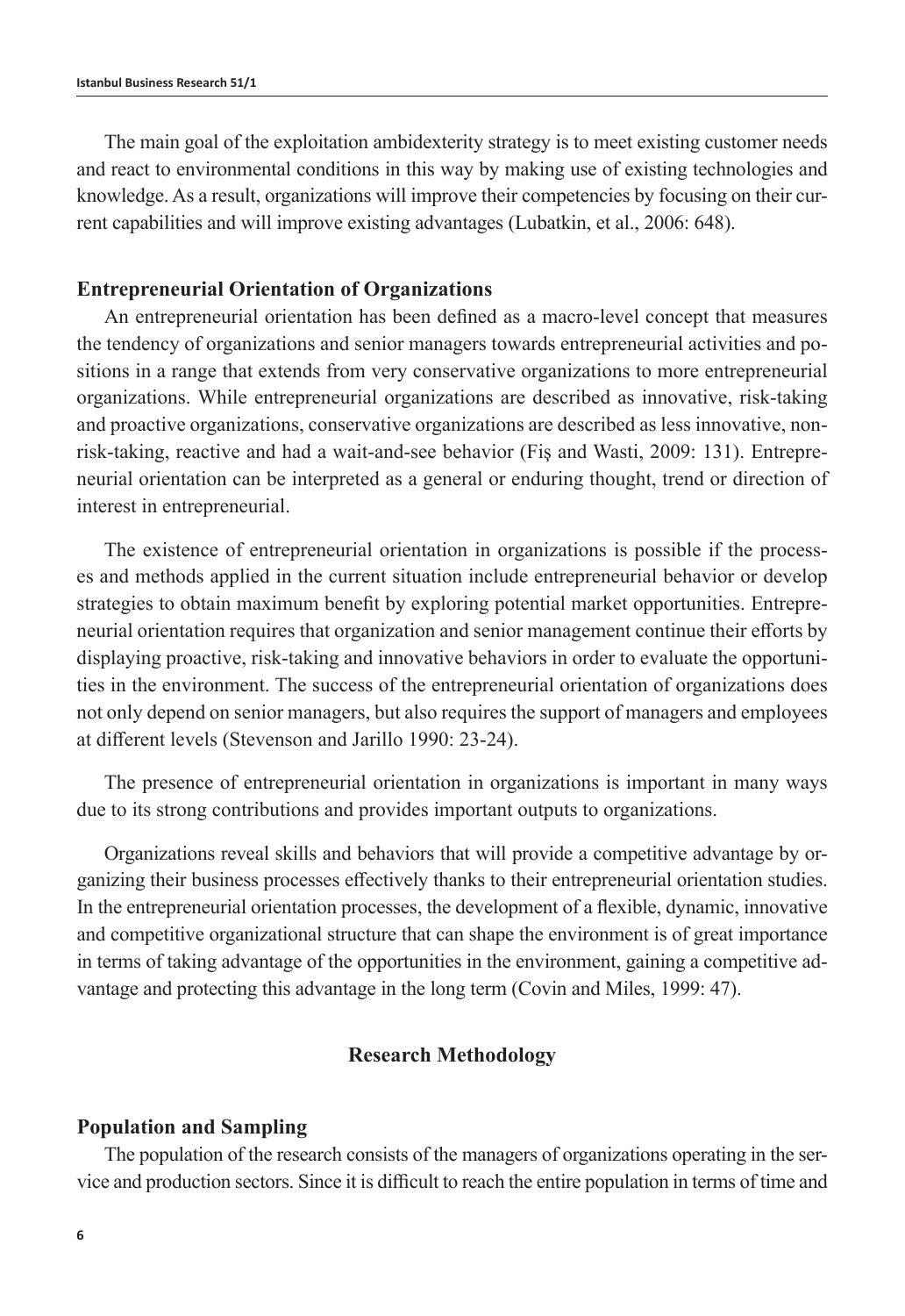cost, it has been attempted to collect data by using snowballs and judgemental sampling, which are among non-random sampling methods. Snowball sampling is the technique used to increase the data set in the form of a possible participant to share the research form with another possible participant and ask him/her to answer it. In the study, the social media platform LinkedIn has been used in order to reach the service and production sector managers. As the data collecting tool, Google Forms was used with an online survey preparation link. The use of judgemental sampling can be explained by the fact that the researcher acts according to his own judgment in determining the participants with manager titles on LinkedIn and sending them the survey link.

In the study sample, it was seen that nearly half of the service sector participants with a rate of 47.4% worked in medium-sized enterprises, 34.9% in large enterprises. Similarly, 38.3% of the participants in the production sector worked in medium-sized enterprises and 32.7% in small-sized enterprises. Study results should be evaluated in this respect because the research results will differ according to company sizes.

# **The Data Collection Process**

The data collection process took place between April 5 2019 and June 7 2019. It was determined that the questionnaires had been sent to the managers of approximately 1000 LinkedIn users for both sectors and the number of participants were 378 for the service sector and 324 for the production sector after the specified date range and the data collection process was ended. When evaluated in terms of these rates, it can be said that the survey response rate was 37.8% for the service sector and 32.4% for the production sector.

# **Measurements**

For the learning organization scale, a scale was used that was developed by Marsick and Watkins (2003) and translated into Turkish by Bayam (2016). The scale consists of 7 sub-dimensions of 43 items. These dimensions are continuous learning, dialogue and inquiry, team learning, embedded systems, empowerment, system connections, and strategic leadership.

For the intellectual capital scale, scales were combined and used that were arranged by Nazari, et al., (2011), Subramaniam and Youndt (2005), Chen, Zhu, and Xie (2004). The Turkish uses of the combined scale items were taken from the thesis of Kocapınar (2010) and Şahin (2012). The scale consists of a total of 24 items and 3 sub-dimensions. These dimensions are; structural capital, human capital, customer capital.

For the organizational ambidexterity scale, an ambidexterity scale was used that was developed by Lubatkin et al. (2006), whose validity and reliability was proven, adapted into Turkish by Attar (2014), and consists of 12 items and 2 sub-dimensions that measures the ambidexterity strategies of the exploration (6 items) and the exploitation (6 items)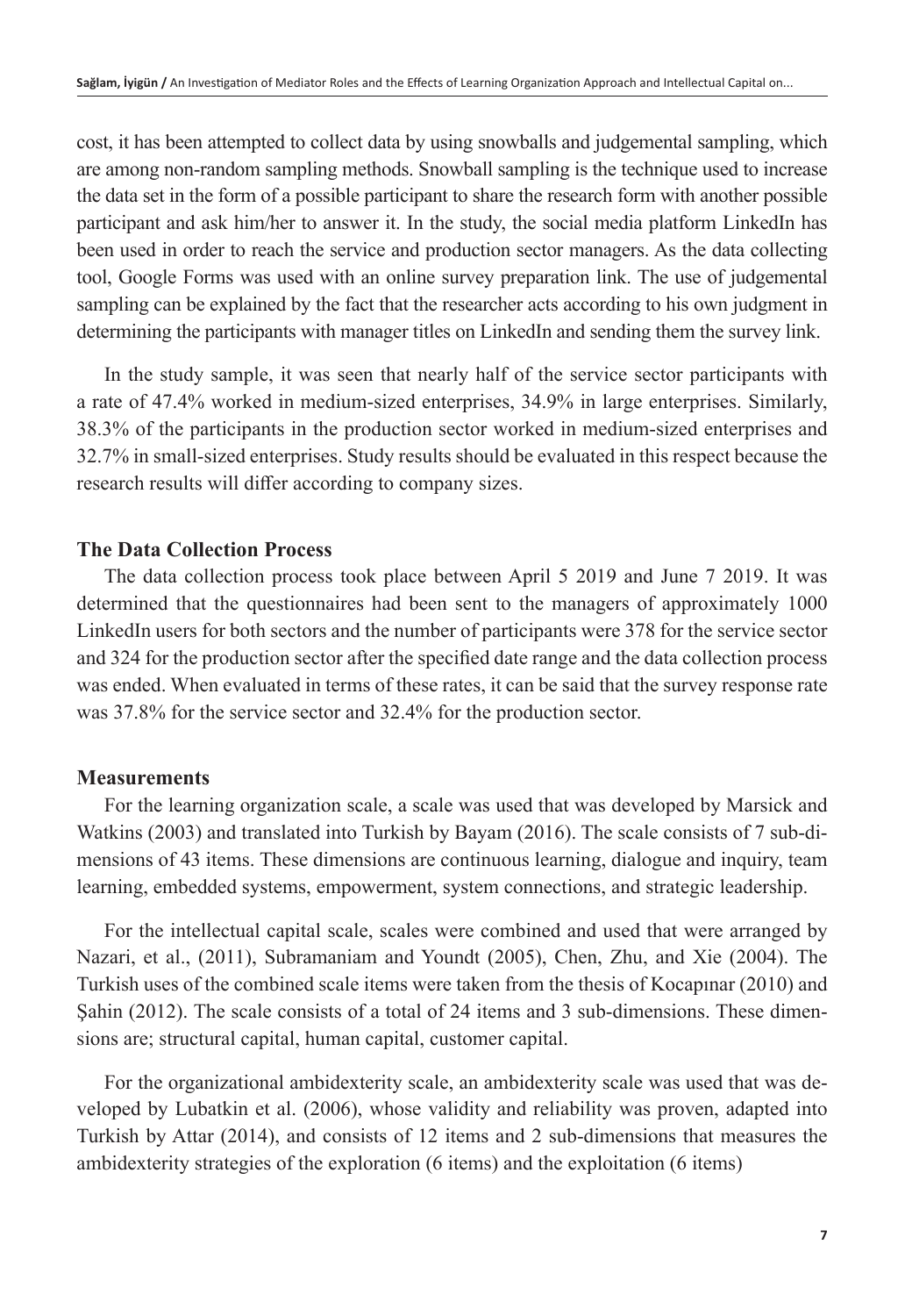For the entrepreneurial orientation scale, the scale used was developed and combined by Lumpkin and Dess (1996), Lumpkin and Dess (2009), and Li et al. (2009) and adapted into Turkish by Efe (2015). It consists of a total of 21 items and 5 sub-dimensions. These sub-dimensions are risk-taking, innovativeness, proactiveness, competitive aggressiveness and autonomy.

### **Hypothesis Development Process**

In this part of the study, related studies are included in the light of the information in the literature to develop relationships between variables related to the purpose of the research and to form the hypotheses.

# **The Relationship Between Learning Organizations and Organizational Ambidexterity**

The importance of increasing individual and organizational knowledge capacity, using and sharing knowledge widely in achieving and developing organizational ambidexterity has been confirmed in various studies (Lin and McDonough, 2011: 497; Yu et al., 2014: 102). Organizational ambidexterity promotes learning and knowledge sharing, whether they be the exploitation of existing resources, products and processes, or the exploration of new business areas and product range (Mische, 2001: 129). From this point of view, it can be said that the understanding of learning organization in organizations is effective in the formation of exploration and exploitation capacity. Accessing new knowledge and technology with the learning organization approach, increasing existing knowledge and competencies can be antecedents to the formation of organizational ambidexterity, which is also expressed as organizational learning capacity.

In the study conducted by Kitapçı and Çelik (2013), it was determined that organizational learning capacity positively affects organizational ambidexterity and firm performance, and organizational learning has a mediating effect on the effect of organizational ambidexterity on firm performance.

In a study by Gupta et al. (2006), it was suggested that organizational learning encourages the formation of organizational ambidexterity conditions.

#### **The Relationship Between Learning Organization and Entrepreneurial Orientation**

Hughes and Morgan (2007) stated that the two most important challenges faced by entrepreneurial enterprises are how to expand the knowledge base and how to manipulate this knowledge base. This result shows that organizational learning, which aims to expand the knowledge base, may be related to entrepreneurial orientation.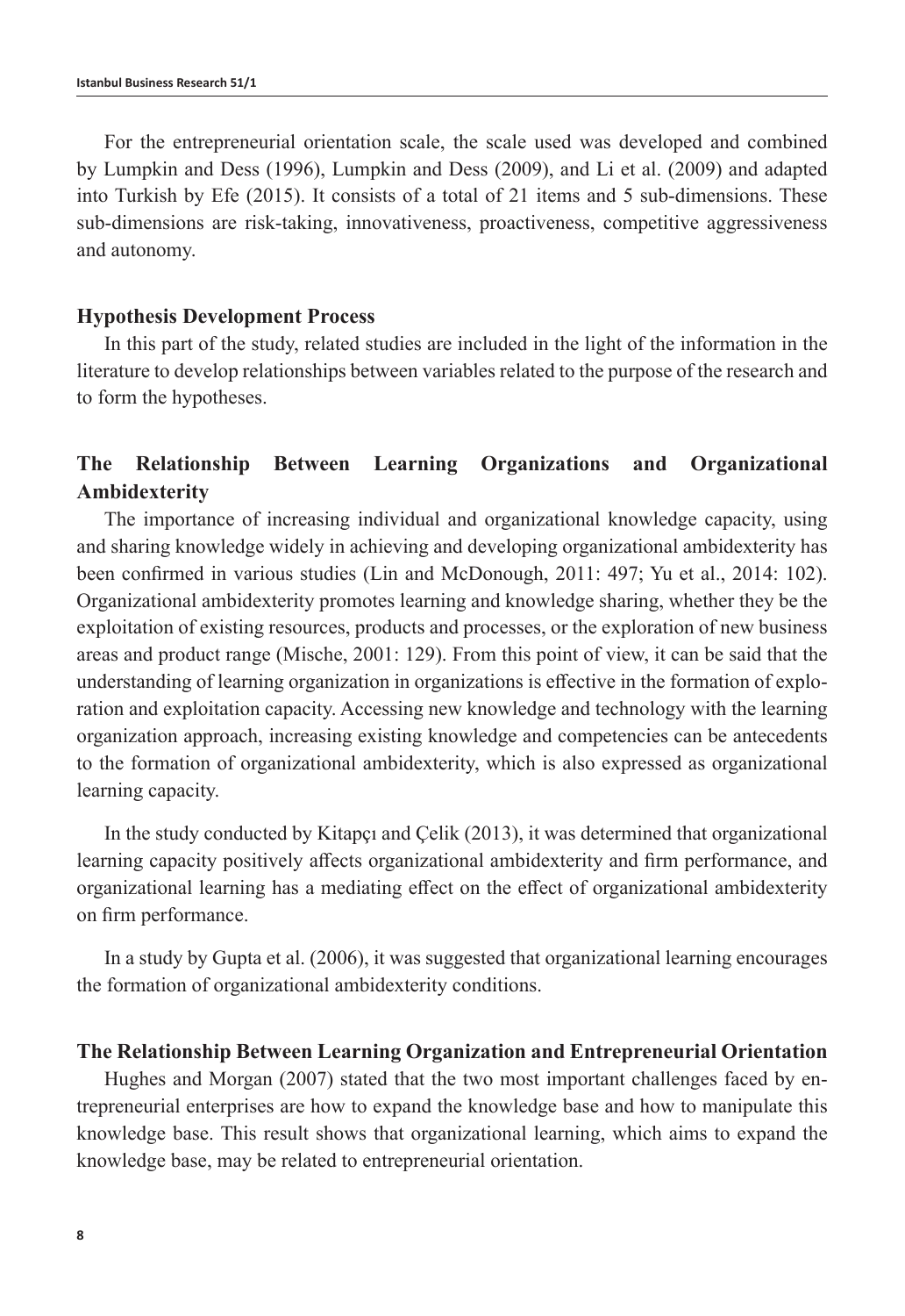In a study conducted by Wang, (2008), entrepreneurial orientation was expressed as the primary determinant of the organizational learning level emerging in a business. In the study, it was suggested that organizational learning had a mediating role in the effect of entrepreneurial orientation on firm performance (Wang, 2008).

In the study conducted by Li et al., (2009), it was confirmed that the knowledge creation process, which refers to learning organizations, mediates the relationship between entrepreneurial orientation and firm performance.

In another study investigating how the organizational learning levels of SME enterprises affect the relationship between entrepreneurial orientation and innovation, it was concluded that risk-taking, innovativeness and proactiveness among entrepreneurial orientation dimensions are related to innovation and organizational learning had a mediating role in this relationship (Wang, et al., 2015).

# **The Relationship Between Learning Organization and Intellectual Capital**

In order to develop human capital, organizations should primarily engage in activities aimed at increasing the knowledge levels of employees and create a learning organization environment to enable them to use what they know more (Dodgson, 1993: 378; Fettahlıoğlu and Afşar, 2015: 288). The necessity of developing a learning organization environment for the development of human capital shows the contribution of the learning organization approach to the intellectual capital in organizations.

In the study conducted by Fettahlıoğlu and Afşar (2015), it was determined that the perceptions of managers regarding the practices of businesses towards a learning organization approach have a positive effect on the intellectual.

Panagopoulos (2016) considered the factors affecting organizational ambidexterity as organizational, structural and learning factors (Panagopoulos, 2016). When learning organizations are evaluated in terms of learning factors and intellectual capital in terms of structural factors, it can be said that a learning organization approach and intellectual capital are both interrelated concepts in achieving organizational ambidexterity and are among the factors affecting organizational ambidexterity.

## **The Relationship Between Intellectual Capital and Entrepreneurial Orientation**

Employees who are well equipped in terms of knowledge, skills and competencies in the organization will contribute to the entrepreneurial orientation of the organization. In addition to human capital, the organization's intellectual property rights, such as patents, trademarks, contracts and R&D activities, also contribute to the entrepreneurial orientation of the organization. When evaluated in terms of customer (relational capital) capital, which is another di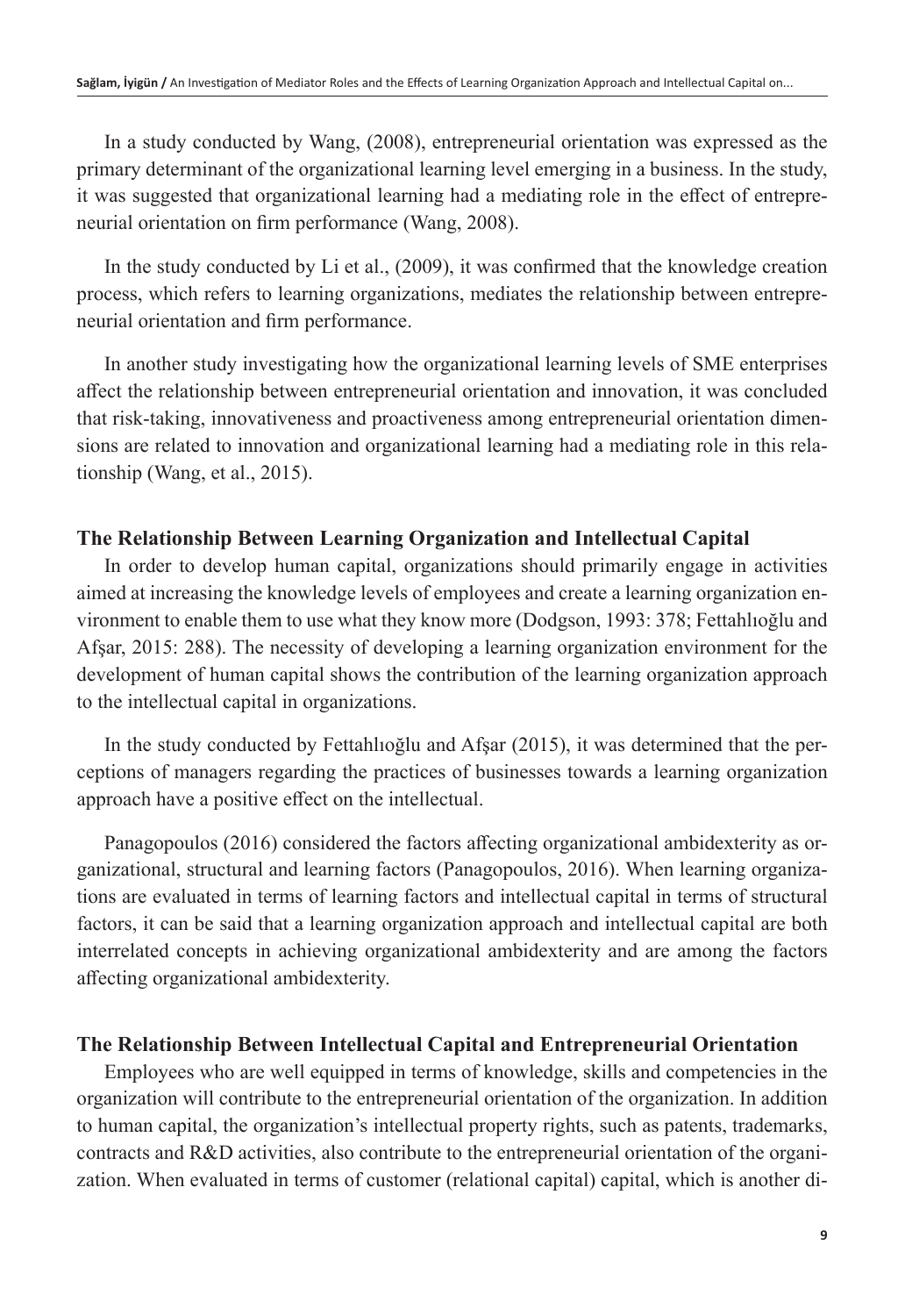mension of intellectual capital, the organization is expected to be more innovative, take risks, act proactively, act aggressively in competition and be anautonomous organization based on the strong capital it has established with its customers.

In a study examining the relationship of social capital, including the relational capital dimension of intellectual capital, with entrepreneurial orientation, social capital has been defined as the current and potential resources that an organization has through its network of relations, and it has been suggested that social capital may have an effect on the entrepreneurial orientation of an organization (Nahapiet and Ghoshal, 1998). Stam and Elfring (2008) also emphasized the importance of examining which conditions of social capital improve or limit entrepreneurial orientation and how they encourage (Stam and Elfring, 2008).

## **The Relationship Between Intellectual Capital and Organizational Ambidexterity**

The development of ambidexterity in organizations is highly dependent on employees' knowledge, skills and abilities (human capital) as well as social capital (Wasko and Faraj, 2005). In addition, organizational structures that provide information flow between different organizational levels are important for organizational ambidexterity. When human capital is high in organizations, employees are creative, talented and gain expertise in their own roles and functions (Subramaniam and Youndt, 2005). Similarly, superior structural capital contributes to the display of efficient exploration and exploitation ambidexterity activities with systems such as effective internal processes within the organization.

It is stated in some studies that human capital, which is the sub-dimension of intellectual capital and expresses the knowledge, skills and abilities of employees in organizations has an effect on organizational ambidexterity (Na, et al., 2016). In the studies conducted, it has been stated that intellectual capital is used and required in the process of using information through exploration and exploitation activities in order to achieve organizational ambidexterity (Kang, Snell, and Swart, 2012; Turner, Swart, and Maylor, 2013).

# **The Relationship Between Organizational Ambidexterity and Entrepreneurial Orientation**

In a study conducted by Bierly et al., (2009), it was confirmed that entrepreneurial orientation has positive relationships with both exploration and exploitation organizational ambidexterity, the effect of entrepreneurial orientation on exploration ambidexterity is stronger, and if both dimensions of organizational ambidexterity are used together, entrepreneurial orientation will be more. Cai, Zhu, and Liu (2011) stated that in terms of exploration and exploitation ambidexterity, obtaining and using existing knowledge and new knowledge will contribute to entrepreneurial orientation.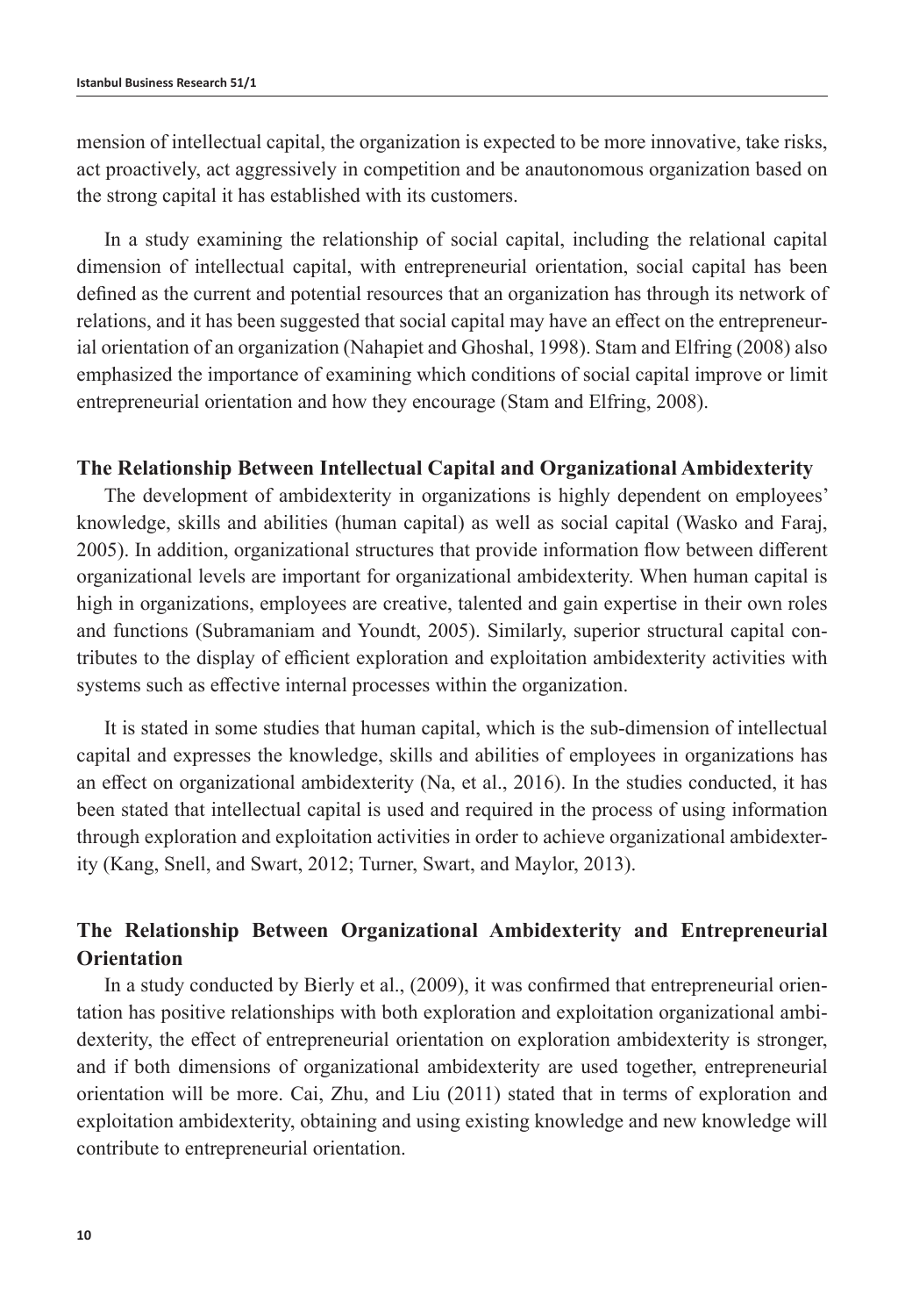In a study conducted by Hughes and Morgan (2007), it was accepted that entrepreneurial orientation has a relationship with exploration ambidexterity and when entrepreneurial orientation is combined with exploration ambidexterity, it will lead to an increase in firm performance.

Centobelli et al., (2019) determined that internal organizational and external environmental factors have an effect on university exploration and exploitation ambidexterity activities, the effect of exploration and exploitation ambidexterity activities on university ambidexterity level, and finally, university ambidexterity level has an effect on entrepreneurial university performance, and all hypotheses are accepted.

# **Research Hypotheses**

In the light of this information and studies in the literature, the following research hypotheses have been formed.

► **H**<sub>1</sub>: Intellectual capital has a mediating role in the effect of learning organization approach on organizational ambidexterity.

**►** H2: Organizational ambidexterity has a mediating role in the effect of learning organization approach on entrepreneurial orientation.

► H<sub>3</sub>: Intellectual capital has a mediating role in the effect of learning organization approach on entrepreneurial orientation.

► H<sub>4</sub>: Organizational ambidexterity has a mediating role in the effect of intellectual capital on entrepreneurial orientation.

In this study, the main role of organizational ambidexterity is to investigate the effect of a learning organization approach and intellectual capital on the formation of organizational ambidexterity, and whether organizational ambidexterity structure has an effect on entrepreneurial orientation.

It is thought that the learning organization approach affects the intellectual capital, organizational ambidexterity and entrepreneurial orientation of the organizations, while the intellectual capital will contribute to the development of entrepreneurial orientation with its effect on organizational ambidexterity and entrepreneurial orientation.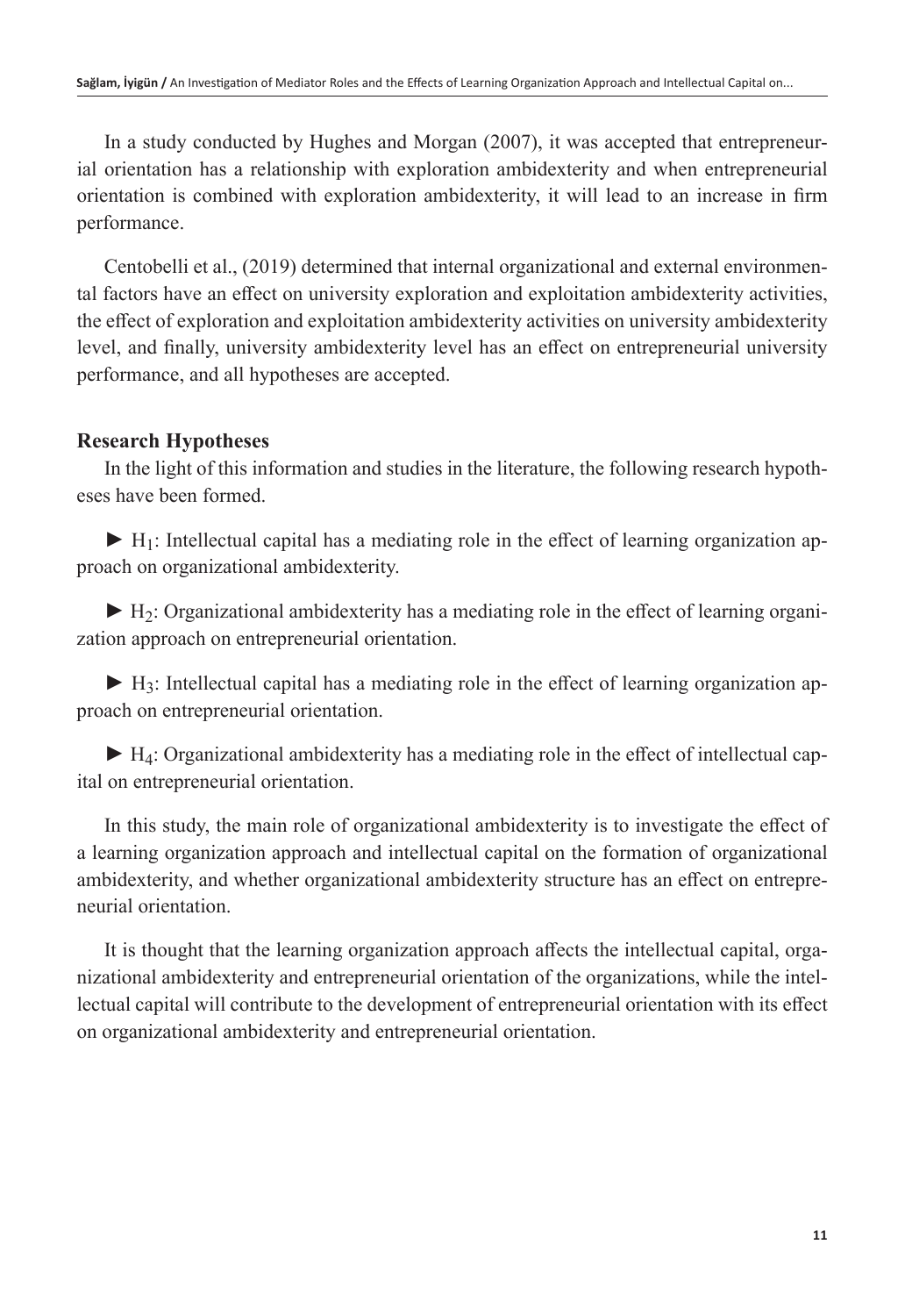# **Research Model**



*Figure 1.* Research Model

## **Data Analysis**

SPSS (Statistical Package for Social Sciences) 21, AMOS (Analysis of M**o**ment Structures) 21 and PROCESS (Macro for SPSS) 3.1 programs were used to analyze the data. In the analysis of the data obtained, confirmatory factor analysis to verify the one-dimensional structures of the scales, the reliability test to determine the reliability of the scale, the construct validity to determine the validity, the combination validity and discriminant validity, and the regression-based Process model outputs to test the research hypotheses.

## **Investigation of Extreme Values**

Extreme values are values whose existence should be investigated and removed from the data set due to its role in statistical tests (Hair et al., 2006). Box plot and stem-leaf charts created in SPSS are used to examine the extreme values (Mooi and Sarstedt, 2011). In the results of the analysis, no extreme value was found in the service and the production sector.

## **Non-Responding Bias Test Results**

Mithchell and Carson (1989) stated that in an environmental comfort situation, participants who filled out the questionnaire would be more likely to respond to the questionnaire than those who did not, which would lead to sample selection bias and upward deviations in data analysis (Mitchell and Carson, 1989: 277). Due to the difficulty of reaching those who do not participate, the solution to this difficult process is to examine the difference of participant data that provides early and late submissions based on demographic features, institution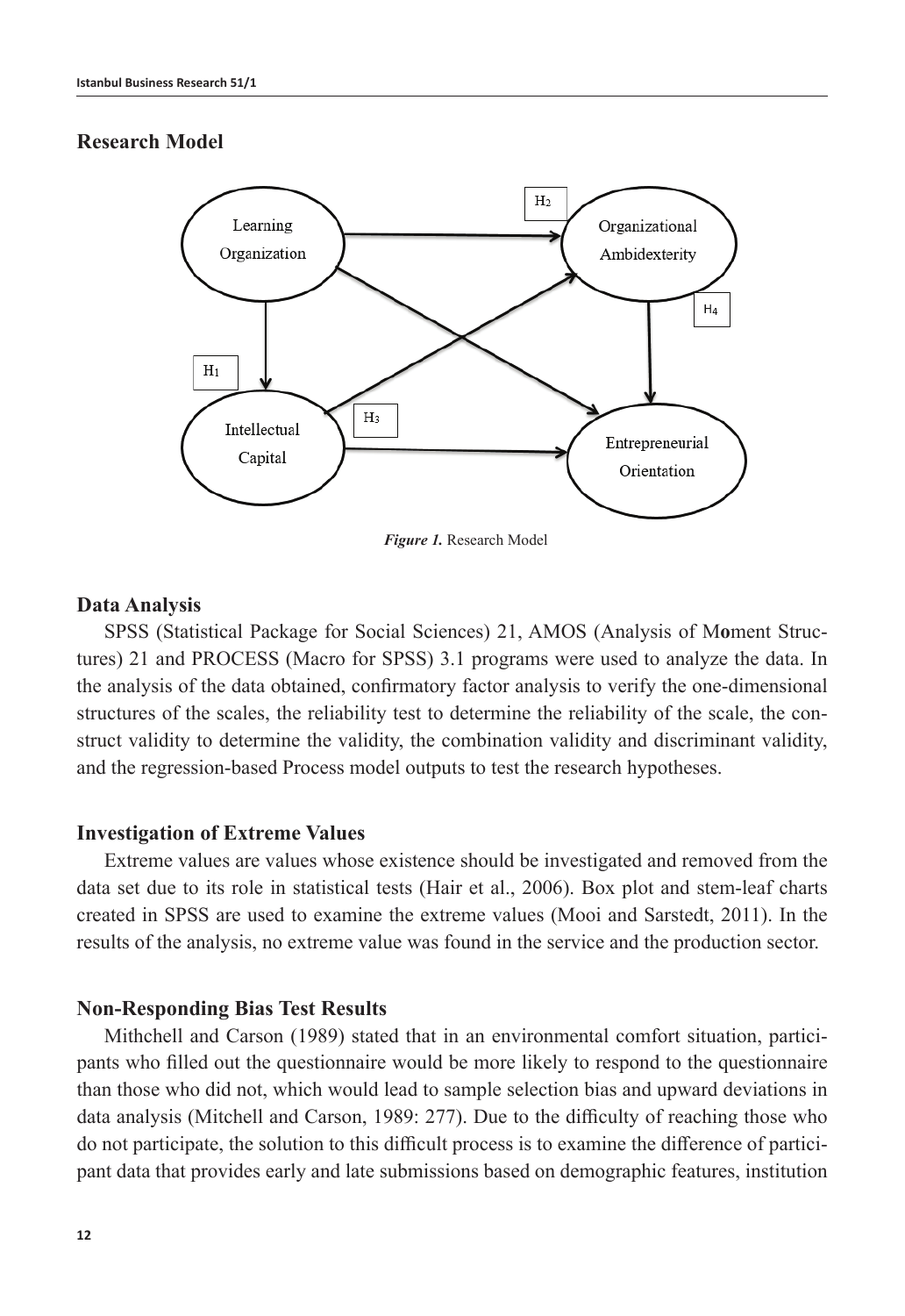information or the scale data used. An independent sample t test is used to examine the difference (Tran, 2013: 101). In the study, an independent sample t test was conducted to eliminate sample selection bias and non-response bias. Due to the fact that all p statistics' significance values for both the service and the production sector are higher than 0.05 in the test results where the participants of the study are classified as early and late participation, learning organization ( $p = 0.213$ ,  $p = 0.103$ ) and intellectual capital ( $p = 0.209$ ,  $p = 0.473$ ), organizational ambidexterity ( $p = 0.590$ ,  $p = 0.775$ ) and entrepreneurial orientation ( $p = 0.524$ ,  $p = 0.257$ ) dimensions were found to be different. This result indicates that there is no sample selection bias and nonresponse bias in the study.

## **Examination of Common Method Variance Bias**

Common method variance is the amount of artificial correlation revealed between variables when the same method is used in the same measurement environment from the same person in the measurement of research variables, and it expresses that this value is more or less than its true value (Fiske, 1982).

Some statistical techniques are used to examine the common method variance. These techniques are Harman's single factor test, interpretation of correlation values, and confirmatory factor analysis. When the factor structures formed in the Harman single factor test are not formed in a single factor structure, that all correlation coefficients between variables are not more than 0.90, and the after confirmatory factor analysis construct validity accepted there is no common method variance (Richardson, et al., 2009; Podsakoff et al., 2009). 2012; Özyılmaz and Eser, 2013: 505; Tehseen, Ramayah and Sajilan, 2017: 162). In this study, according to the Harman test value, the absence of a single factor structure for all of the scales and ensuring the construct validity with the second order confirmatory factor analysis show that there is no common method variance.

## **Confirmatory Factor Analysis Results**

Confirmatory factor analysis is used to determine whether the factor structures are valid in the study sample, to verify the scale factor structures and to examine their validity values. One of the reasons for applying confirmatory factor analysis is to minimize the risk of encountering common method variance bias. In the examination of the significance of the results obtained from the measurement model and the structural model as a result of the confirmatory factor analysis, evaluation is made according to the value ranges that fit index values such as X2 / df, GFI, AGFI, CFI, RMSEA should take (Jöreskog and Sörbom, 1984; Meydan and Şeşen, 2011). In case the fit index values are not in the appropriate range, covariances between terms with a high correlation coefficient are created between the error terms in the model to ensure that the fit index values are in the appropriate range (Özkoç, 2018: 176).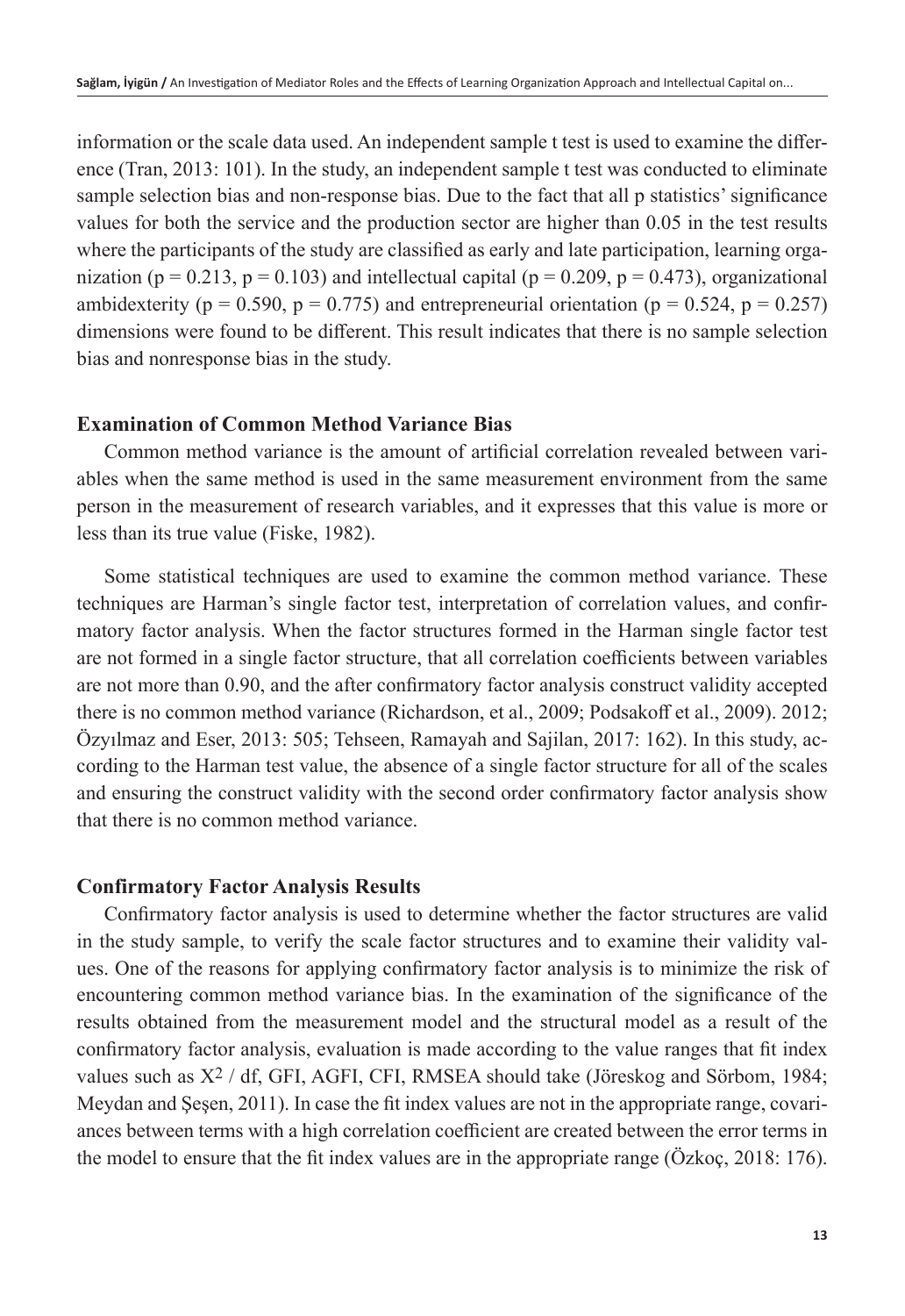Table 1

Since the scale factor structures of the scales used in the study were aimed to be used in a one-dimensional structure, second order confirmatory factor analysis was carried out. The results of the 2nd order factor analysis fit index obtained by creating some covariances between error terms for all scales and the required value ranges were obtained as in Table 1.

| TIDIJENI DIL MENIR IZ HIRDININGINI MERUJINI UTURI. UTTI TI ILIHIRDI I NIMERUM |          |               |               |            |               |  |  |
|-------------------------------------------------------------------------------|----------|---------------|---------------|------------|---------------|--|--|
| <b>Variables</b>                                                              | $X^2/df$ | <b>GFI</b>    | AGFI          | <b>CFI</b> | <b>RMSEA</b>  |  |  |
| Learning Organization Dimensions                                              | 3.78     | 0.85          | 0.88          | 0.96       | 0.06          |  |  |
| Intellecual Capital Dimensions                                                | 3.21     | 0.90          | 0.86          | 0.96       | 0,07          |  |  |
| Organizational Ambidexterity Dimensions                                       | 2,86     | 0.91          | 0.90          | 0.97       | 0,06          |  |  |
| <b>Entrepreneurial Orientation Dimensions</b>                                 | 3.47     | 0.88          | 0.83          | 0.94       | 0.07          |  |  |
| Fit indices                                                                   | $X^2/df$ | <b>GFI</b>    | AGFI          | <b>CFI</b> | <b>RMSEA</b>  |  |  |
| Good                                                                          | $\leq$ 3 | >0.90         | > 0.90        | >0.97      | $\leq 0.05$   |  |  |
| Acceptable                                                                    | $4-5$    | $0.89 - 0.85$ | $0.89 - 0.80$ | >0.95      | $0,06 - 0,08$ |  |  |

*Research Scale Dimensions Second Order CFA Fit Index Values*

Source: Jöreskog and Sörbom, 1984, Meydan and Şeşen, 2011.

When the fit index values obtained for all of the scales in the study are examined, it is seen that all the values are in good and acceptable ranges and the scale factor structures are confirmed. Also this result also shows that there is no common method variance.

### **Reliability and Validity Test Results**

A Cronbach Alpha Reliability test value is used to determine the reliability of scale factor structures, and a value of 0.70 and above indicates that reliability is ensured (Altunışık et al., 2012).

In determining the scale construct validity, combination and discriminant validity values are used (Chin, Gopal, and Salisbury, 1997). Obtaining the CR-composite validity value of 0.70 and above and the discriminant validity measured as the average variance extracted value (AVE) of 0.50 and above indicates that the validity values of the scales are provided (Fornell and Larcker, 1981; Henseler, Ringle and Sarstedt, 2014).

| Rendomny and randity fest results  |                       |       |       |  |  |  |
|------------------------------------|-----------------------|-------|-------|--|--|--|
| <b>Variables</b>                   | <b>Cronbach Alpha</b> | CR    | AVE   |  |  |  |
| Learning Organization              | 0.881                 | 0.756 | 0,693 |  |  |  |
| Intellectual Capital               | 0.793                 | 0.723 | 0.628 |  |  |  |
| Organizational Ambidexterity       | 0.805                 | 0.737 | 0.594 |  |  |  |
| <b>Entrepreneurial Orientation</b> | 0.832                 | 0.769 | 0,687 |  |  |  |

Table 2 *Reliability and Validity Test Results*

When Table 2 was examined it was shown that the Cronbach's alpha reliability value, combination and discriminant validity values were appropriate values for all scales.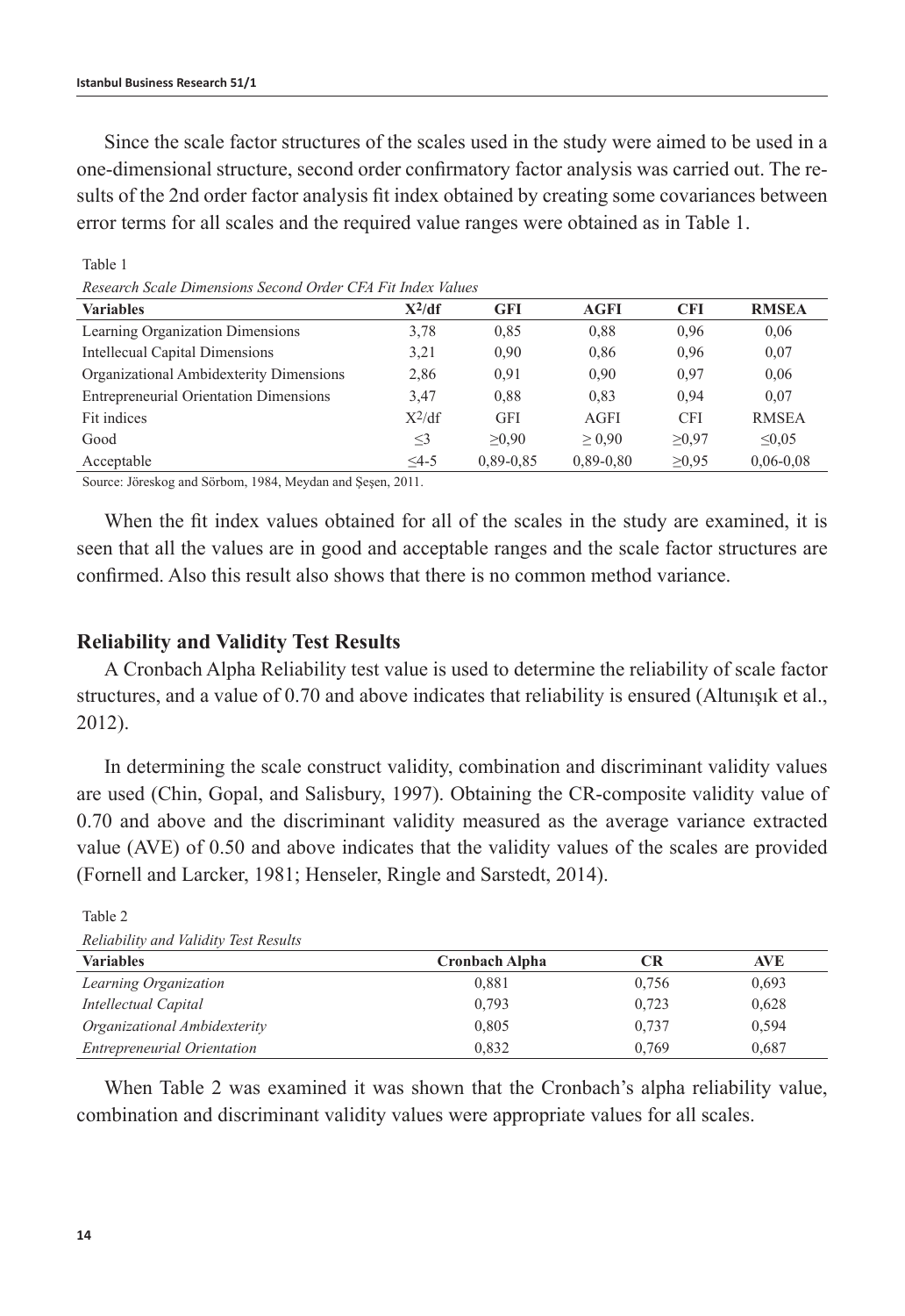# **Examination of Mediating Roles**

The Baron and Kenny (1986) approach was used to investigate the mediating role. According to this approach, four steps should be taken in determining the mediatory role. These steps are; 1) The effect of the independent variable on the mediator variable 2) The effect of the mediator variable on the dependent variable, and 3) The effect of the independent variable on the dependent variable, 4) When the independent variable and the mediator variable are considered together, the effect on the dependent variable decreases or occurs due to the mediating effect (Baron and Kenny, 1986).

The results of the analysis performed on Model 4 with PROCESS macro software for testing the hypotheses created to examine the mediating effects in the research are shown below. The abbreviations in the tables are used as follows.

LO = Learning Organization

IC= Intellectual Capital

OA = Organizational Ambidexterity

EO = Entrepreneurial Orientation

When the mediating role of intellectual capital in the effect of learning organization approach on organizational ambidexterity is examined, all the steps take place according to the Baron and Kenny approach for the service and production sectors and the effect of the independent variable (learning organization) on the dependent variable (organizational ambidexterity) and when the mediator variable (intellectual capital) is added to the model (because of decreasing from 0.366 to 0.357 for the service sector, from 0.496 to 0.384 for the production sector) it indicates that the mediating effect has a partial mediatory role. When evaluated in terms of sectors, it is seen that the mediating effect is more for the production sector.

When the mediating role of organizational ambidexterity in the effect of the learning organization on entrepreneurial orientation is examined, all the steps take place according to the Baron and Kenny approach for the service and production sector and the effect of the independent variable (learning organization understanding) on the dependent variable (entrepreneurial orientation), when the mediator variable (organizational ambidexterity) is added to the model (because of decreasing from 0.443 to 0.150 for the service sector, from 0.472 to 0.183 for the manufacturing sector) it indicates that the mediating effect has a partial mediatory role. When evaluated in terms of sectors, it is seen that the mediating effect is more for the production sector.

When the mediating effect of intellectual capital on the effect of the learning organization on entrepreneurial orientation is examined, according to the Baron and Kenny approach for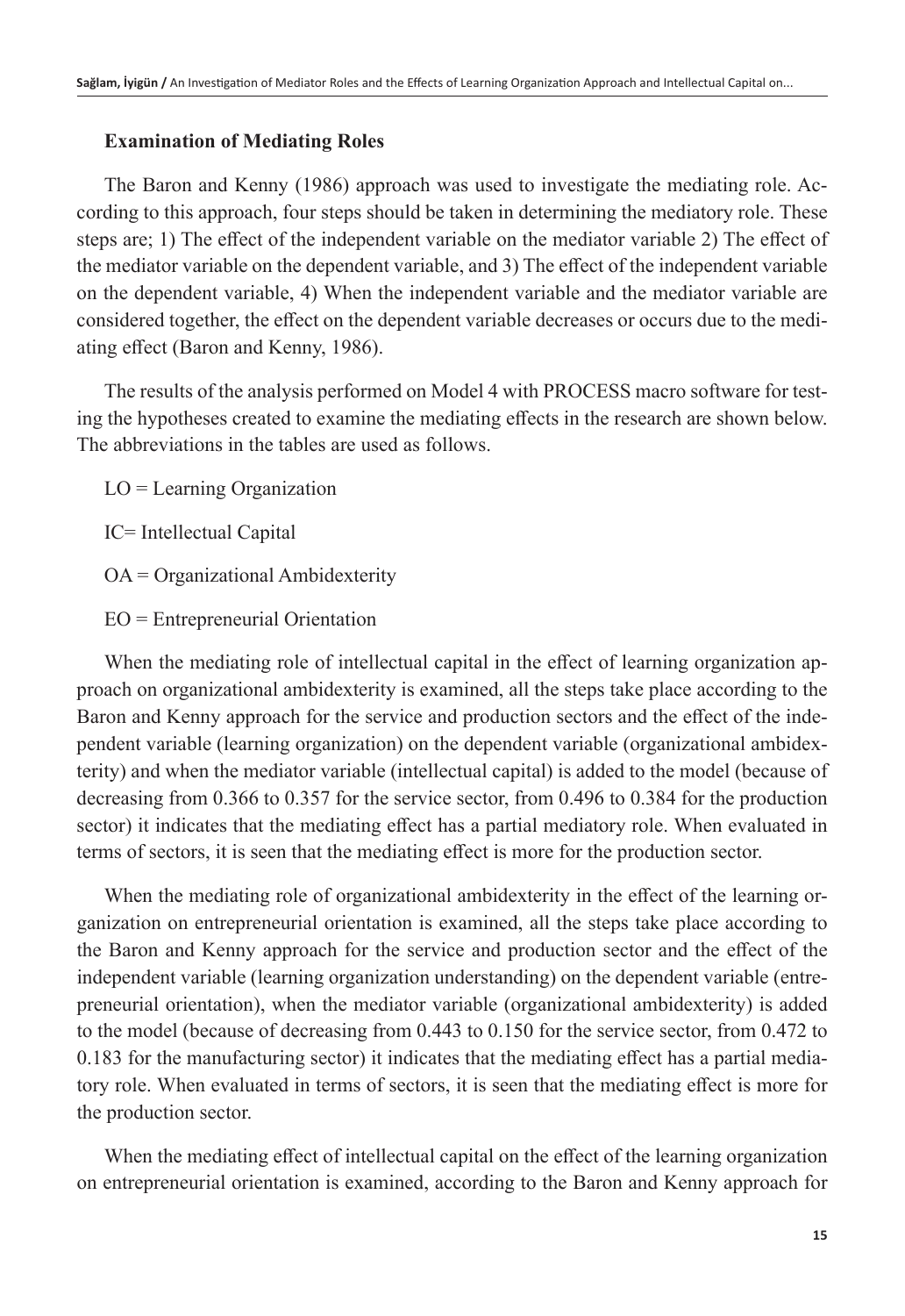the service and production sector, all the steps take place and the effect of the independent variable (learning organization understanding) on the dependent variable (entrepreneurial orientation) decreases when the mediator variable (intellectual capital) is added to the model (because of decreasing for the service sector, from 0.472 to 0.327, for the manufacturing sector, from 0.472 to 0.358) it indicates that the mediating effect has a partial mediatory role. When evaluated in terms of sectors, it is seen that the mediating effect is more for the production sector.

|                   | <b>Hypothesis</b>                         | <b>Direct</b><br><b>Effect</b> | <b>Indirect</b><br><b>Effect</b> | <b>Total</b><br><b>Effect</b> | Mediating<br><b>Effect</b> |                                                  |
|-------------------|-------------------------------------------|--------------------------------|----------------------------------|-------------------------------|----------------------------|--------------------------------------------------|
| Service Sector    | $LO \rightarrow PC$                       | $0.731**$                      |                                  |                               |                            |                                                  |
|                   | $LO--OA$                                  | $0.366**$                      |                                  |                               |                            |                                                  |
|                   | $IC\rightarrow OA$                        | $0.488**$                      |                                  |                               |                            |                                                  |
|                   | $LO \rightarrow EO$                       | $0,443*$                       |                                  |                               |                            |                                                  |
|                   | $OA \rightarrow \text{EO}$                | $0,411**$                      |                                  |                               |                            |                                                  |
|                   | $IC\rightarrow EO$                        | $0,448**$                      |                                  |                               |                            |                                                  |
|                   | $LO--$ >IC-->OA                           |                                | $0,357*$                         | $0.723**$                     | Partial                    |                                                  |
|                   | $LO \rightarrow \ddot{O}U \rightarrow EO$ |                                | $0,150**$                        | $0,593**$                     | Partial                    | $H_{1}$                                          |
|                   | $LO--\geq IC--\geq EO$                    |                                | $0.327**$                        | $0.770**$                     | Partial                    | H <sub>2</sub>                                   |
|                   | $IC--OA--ECO$                             |                                | $0,201**$                        | $0.649*$                      | Partial                    | $H_3$<br>H <sub>4</sub> Hypothesis<br>(Accepted) |
| Production Sector | $LO \rightarrow PC$                       | $0.743**$                      |                                  |                               |                            |                                                  |
|                   | $LO\rightarrow OA$                        | $0,496**$                      |                                  |                               |                            |                                                  |
|                   | $IC\rightarrow OA$                        | $0.518**$                      |                                  |                               |                            |                                                  |
|                   | $LO \rightarrow EO$                       | $0,472*$                       |                                  |                               |                            |                                                  |
|                   | $OA \rightarrow \text{EO}$                | $0.369**$                      |                                  |                               |                            |                                                  |
|                   | $IC\rightarrow EO$                        | $0,482**$                      |                                  |                               |                            |                                                  |
|                   | $LO--$ >IC-->OA                           |                                | $0,384**$                        | $0.880*$                      | Partial                    |                                                  |
|                   | $LO \rightarrow OA \rightarrow EO$        |                                | $0.183**$                        | $0.655**$                     | Partial                    |                                                  |
|                   | $LO--\geq IC--\geq EO$                    |                                | $0.358**$                        | $0.830**$                     | Partial                    |                                                  |
|                   | $IC--OA--ECO$                             |                                | $0,191**$                        | $0.673*$                      | Partial                    |                                                  |

Table 3 *Examination of Hypothesis Test Results*

When the mediating effect of organizational ambidexterity on the effect of intellectual capital on entrepreneurial orientation is examined, according to the Baron and Kenny approach for the service and production sector, all the steps take place and the effect of the independent variable (intellectual capital) on the dependent variable (entrepreneurial orientation), when the mediator variable (organizational ambidexterity) is added to the model (because of decreasing for the service sector, from 0.448 to 0.201, for the production sector from 0.482 to 0.191) it shows that the mediating effect has a partial mediatory role. When evaluated in terms of sectors, it is seen that the intermediary effect is more for the service sector.

When the total effects are evaluated for all intermediation models, it is seen that the total effects are more for the production sector.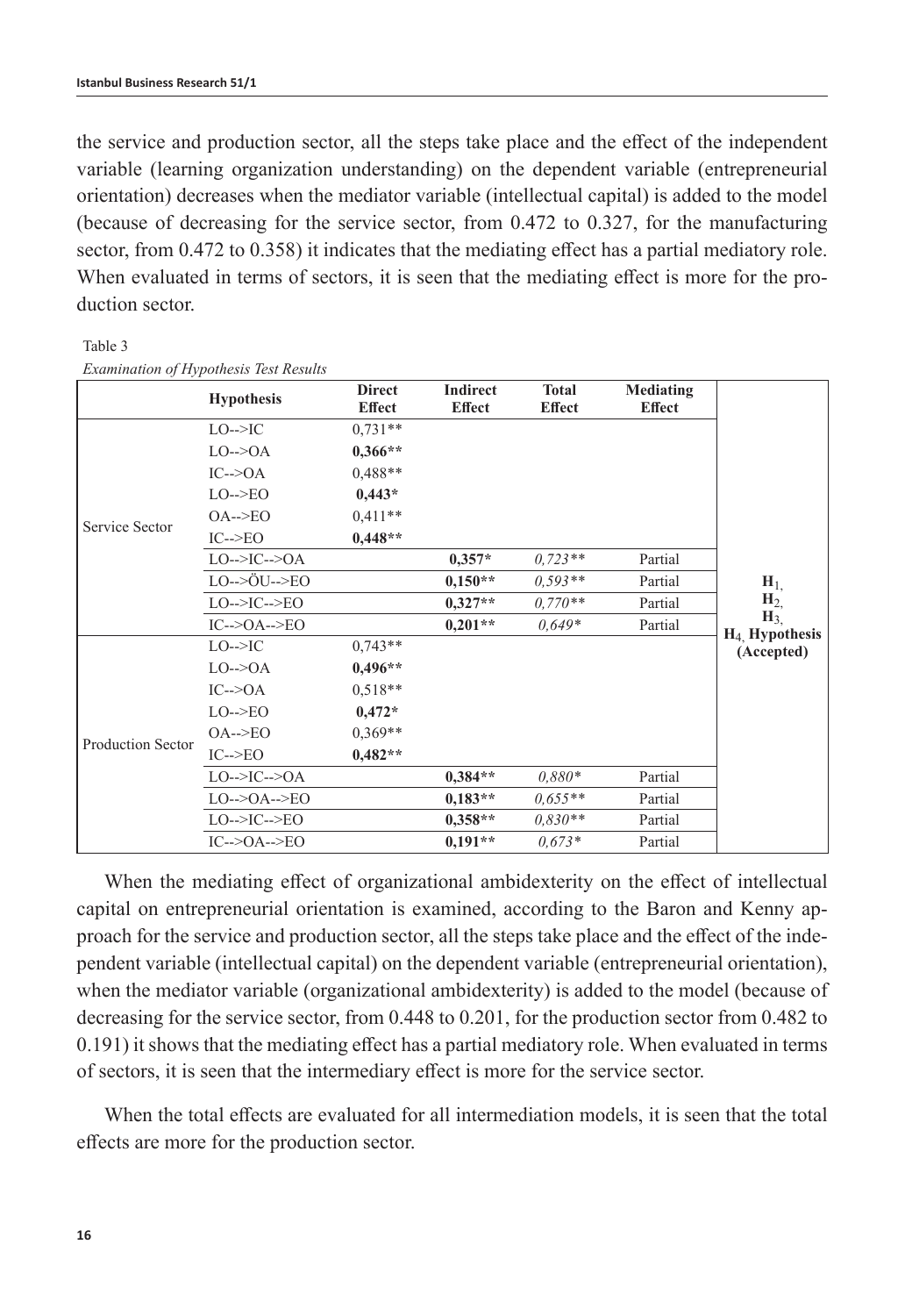# **Conclusion and Suggestions**

# *Investigation of the Mediating Role of Intellectual Capital in the Effect of Learning Organization on Organizational Ambidexterity*

When the results are interpreted in terms of sectors, it is seen that all the degrees of effect are higher in the production sector, and when the mediator roles and total effects are evaluated, the mediating and total effect is higher for the production sector. These results are similar to the results obtained from the studies of Kitapci and Celik (2013), and Gupta et al. (2006) which examines the relationship between learning organizations and organizational ambidexterity, and Dodgson, (1993), and Fettahlıoğlu and Afşar (2015), which examines the relationship between learning organizations and intellectual capital.

*Investigation of the Mediating Role of Organizational Ambidexterity in the Effect of Learning Organization Understanding on Entrepreneurial Orientation*

When the results obtained are examined, it is determined that only the effect of organizational ambidexterity on entrepreneurial orientation is less in the production sector compared to the service sector, the effect degrees for the production sector are higher in other interactions, when the mediator roles and total effects are evaluated, the mediating and total effect is higher for the production sector. . While this result is similar to the results obtained by Hughes and Morgan, (2007), Wang, (2008) and Li, et al (2009). It differs from the study of Bierly et al. (2009).

# *Investigation of the Mediating Role of Intellectual Capital in the Effect of Learning Organization Understanding on Entrepreneurial Orientation*

When the results are interpreted, it is determined that the effect of only learning organization understanding on entrepreneurial orientation is less in the production sector compared to the service sector, the degree of effect is higher for the production sector in other interactions, and when evaluated in terms of mediator roles and total effects, the mediating and total effect for the production sector is higher. . These results are similar to the results of the study conducted by Leana and Van Buren (1999), Dodgson, (1993) and Fettahlıoğlu and Afşar (2015).

# *Investigation of the Mediating Role of Organizational Ambidexterity in the Effect of Intellectual Capital on Entrepreneurial Orientation*

When the results were evaluated, it was determined that only the effect of organizational ambidexterity on entrepreneurial orientation was less in the production sector, the degree of effect was higher for the production sector in other interactions, and when the mediator roles were evaluated, the mediating effect was higher for the service sector. When evaluated in terms of total effects, it is concluded that the total effect is more for the production sector.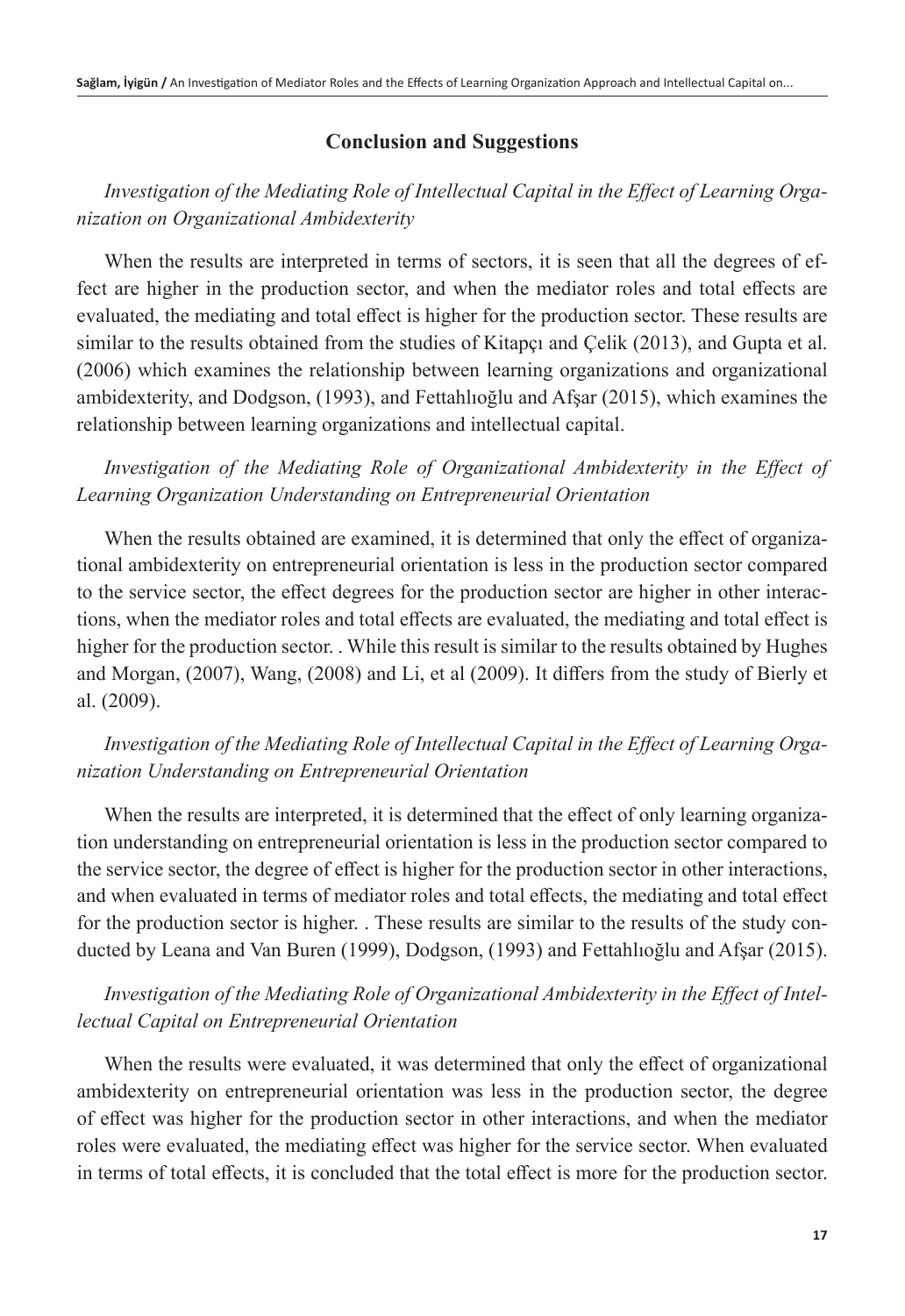These results are similar to the results obtained from the studies of Leana and Van Buren (1999), Kang, Snell and Swart (2012), and Turner, Swart and Maylor (2013).

Organizational ambidexterity and entrepreneurial orientation tendencies are possible by managing a dynamic process that enables organizations to adapt rapidly to the environment with advanced technologies and knowledge levels in a way to reflect the change in the operating and potential markets. This process will include practices for the creation of new knowledge with innovative approaches, the creation of a learning organization environment in which continuous learning, knowledge generation, dissemination and use takes place, and the strengthening of existing intellectual capital.

As a result of the study, it was concluded that learning organizations and intellectual capital are the driving forces in achieving organizational ambidexterity and creating entrepreneurial orientation. This result shows that in order for organizations to reach organizational ambidexterity and to have entrepreneurial orientation, it is necessary to create a learning organization environment and to develop intellectual capital. Increasing the diversity of the information resources owned by the enterprises with organizational learning, strengthening the intellectual capital and structuring them in a way to maximize the quality which will facilitate the achievement of organizational ambidexterity and the formation of entrepreneurial orientation. It should not be forgotten that different processes, different applications and different resources will be required to create such structures in the service and production sectors.

### **Suggestions for Researchers**

In future studies, adding more variables to the model and investigating the antecedents of organizational ambidexterity and entrepreneurial orientation will provide important contributions for sector managers. By adding variables such as leader-member interaction that will increase the effectiveness of managers and affect organizational growth and organizational performance, organizational identification and supportive organizational climate, organizational ambidexterity and entrepreneurial orientation antecedents can be examined more comprehensively. Some variables in the research model can be considered in a single structure, some variables with sub-dimensions, and the antecedents can be investigated by adding parallel or series research models.

In addition to mediator variables, some variables can be added as moderator variables and analysis can be performed. With conditional process analysis, the scope of research can be expanded further and research models can be created in the form of moderated mediation or mediated moderation.

The model can be repeated according to the public and private sector distinction. Only an SME or small enterprise level model can be analyzed.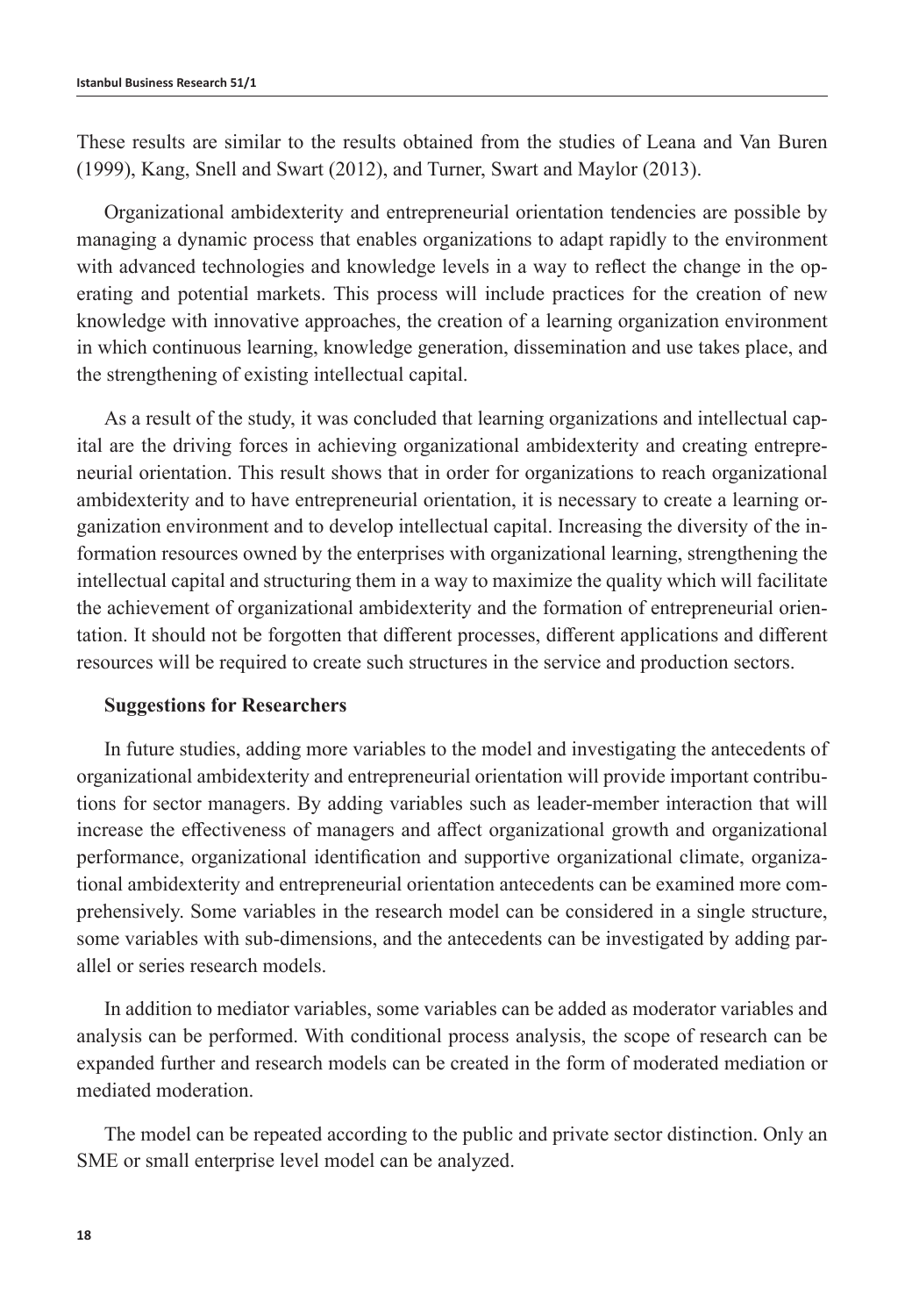According to the demographic and institutional data, how the learning organization, intellectual capital, organizational ambidexterity and entrepreneurial orientation differ can be examined with difference tests.

**Peer-review:** Externally peer-reviewed.

**Author Contributions:** Conception/Design of study: S.M., İ.Ö.N.; Data Acquisition: S.M.; Data Analysis/Interpretation: S.M.; Drafting Manuscript: S.M., İ.Ö.N.; Critical Revision of Manuscript: S.M., İ.Ö.N.; Final Approval and Accountability: S.M., İ.Ö.N. **Conflict of Interest:** The author has no conflict of interest to declare.

**Grant Support:** The author declared that this study has received no financial support.

## **References**

Arıkboğa, Ş. (2003). *Entelektüel Sermaye*. İstanbul: Derin Yayınları.

- Atak, M. ve Atik, İ. (2007). Örgütlerde Sürekli Eğitimin Önemi ve Öğrenen Örgüt Oluşturma Sürecine Etkisi, *Havacılık ve Uzay Teknolojileri Dergisi*, *3*(1), 63-70.
- Attar, M. (2014). Üst Düzey Yöneticilerin Liderlik Özelliklerinin Örgütsel Ustalık Düzeyine Etkisi: Türk Bankacılık Sektörü Üzerine Bir Araştırma. (Selçuk Üniversitesi, Doktora Tezi,Konya),[http://acikerisi](http://acikerisimarsiv.selcuk.edu.tr:8080/xmlui/handle/123456789/5909)[marsiv.selcuk.edu.tr:8080/xmlui/handle/123456789/5909'den](http://acikerisimarsiv.selcuk.edu.tr:8080/xmlui/handle/123456789/5909) erişildi.
- Atuahene-Gima, K. (2005). Resolving the capability-rigidity in new product innovation, *Journal of Marketing*, *69*(4), 61−83. Retrieved from: <https://www.jstor.org/stable/30166552>
- Baron, R.M., and Kenny, D.A. (1986). The Moderator–Mediator Variable Distinction in Social Psychological Research: Conceptual, Strategic, and Statistical Considerations, *Journal of Personality and Social Psychology*, *51*(6), 1173. [https://doi.org/10.1037/0022-3514.51.6.1173](https://psycnet.apa.org/doi/10.1037/0022-3514.51.6.1173)
- Bayam, B.Y. (2016). Örgütsel Öğrenme Sürecinde, Örgüt Kültürünün, Çalışanların Öğrenen Örgüt Algılarına Etkisi: Güreş Group, (Celal Bayar Üniversitesi, Yüksek Lisans Tezi, Manisa), Retrieved from [https://](https://tezarsivi.com/orgutsel-ogrenme-surecinde-orgut-kulturunun-calisanlarin-ogrenen-orgut-algilarina-etkisi-gures-group) [tezarsivi.com/orgutsel-ogrenme-surecinde-orgut-kulturunun-calisanlarin-ogrenen-orgut-algilarina-etkisi](https://tezarsivi.com/orgutsel-ogrenme-surecinde-orgut-kulturunun-calisanlarin-ogrenen-orgut-algilarina-etkisi-gures-group) [-gures-group](https://tezarsivi.com/orgutsel-ogrenme-surecinde-orgut-kulturunun-calisanlarin-ogrenen-orgut-algilarina-etkisi-gures-group)
- Benner, M.J., and Tushman, M.L. (2003). Exploitation, exploration, and process management: the productivity dilemma revisited. Academy of Management Review, 28(2), 238-256.<https://doi/10.2307/30040711>
- Bierly, P., Damanpour, F., and Santoro, M. (2009). The application of external knowledge: Organizational conditions for exploration and exploitation. Journal of Management Studies, 46(3), 481–509. [https://doi.](https://doi.org/10.1111/j.1467-6486.2009.00829.x) [org/10.1111/j.1467-6486.2009.00829.x](https://doi.org/10.1111/j.1467-6486.2009.00829.x)
- Bodwell, W. and Chermark, T.J. (2012). Organizational Ambidexterity: Integrating Deliberate and Emergent Strategy with Scenario Planning, *Technological Forecasting and Social Change, 77*(2), 193-202. [https://](https://doi.org/10.1016/j.techfore.2009.07.004) [doi.org/10.1016/j.techfore.2009.07.004](https://doi.org/10.1016/j.techfore.2009.07.004)
- Cai, L., Zhu, X.M., and Liu, Y. (2011). Study on the impact of EO on resource acquisition, *Studies in Science of Science, 29*(4), 601–609. Retrieved from: [http://en.cnki.com.cn/Article\\_en/CJFDTotal-KXYJ201104016.](http://en.cnki.com.cn/Article_en/CJFDTotal-KXYJ201104016.htm) [htm](http://en.cnki.com.cn/Article_en/CJFDTotal-KXYJ201104016.htm)
- Centobelli, P., Cerchione, R., Esposito, E., and Shashi. (2019). Exploration and exploitation in the development of more entrepreneurial universities: A twisting learning path model of ambidexterity, *Technological Forecasting and Social Change 141*,172–194.<https://doi/10.1016/j.techfore.2018.10.014>
- Chen, J., Zhu. Z. and Xie, H.Y. (2004). Measuring Intellectual Capital: A New Model And Empirical Study, *Journal of Intellectual Capital, 5*(1), 195-212. <https://doi.org/10.1108/14691930410513003>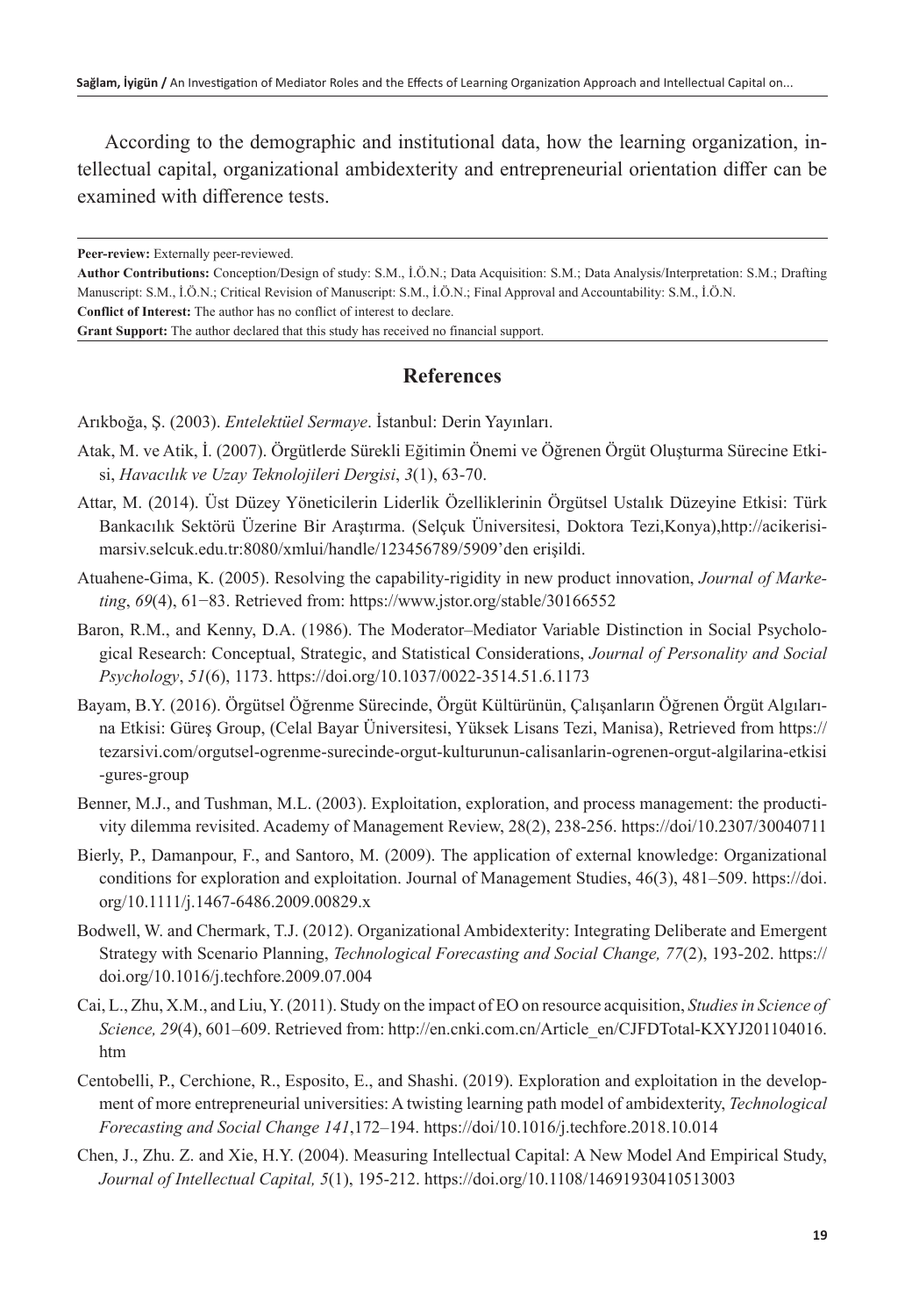- Covin, J., and Miles, M. (1999). Corporate entrepreneurial and the pursuit of competitive advantage. *Entrepreneurial: Theory and Practice, 23*(3), 47-63.
- Çömlek, O., Kitapçı, H., Çelik, V., and Özşahin, M. (2012). The effects of organizational learning capacity on firm innovative performance. *Procedia-Social and Behavioral Sciences, 41*, 367-374.
- Dodgson, M. (1993). Organizational Learning: A Review of Some Literatures, *Organization Studies, 14*(3), 375-394. <https://doi.org/10.1177/017084069301400303>
- Dzinkovvski, R. (2000). The Measurement and Management of Intellectual Capital: An Introduction, *Management Accounting. 78*(2), 32-36.
- Efe, M.N. (2015). Girişimsel Yönelim, Entelektüel Sermaye ve Örgütsel Öğrenme Yeteneklerinin Firma Performansı Üzerine Etkileri, (Beykent Üniversitesi, Doktora Tezi, İstanbul), Retrieved from [https://te](https://tezarsivi.com/girisimsel-yonelim-entelektuel-sermaye-ve-orgutsel-ogrenme-yeteneklerinin-firma-performansi-uzerine-etkileri)[zarsivi.com/girisimsel-yonelim-entelektuel-sermaye-ve-orgutsel-ogrenme-yeteneklerinin-firma-perform](https://tezarsivi.com/girisimsel-yonelim-entelektuel-sermaye-ve-orgutsel-ogrenme-yeteneklerinin-firma-performansi-uzerine-etkileri) [ansi-uzerine-etkileri](https://tezarsivi.com/girisimsel-yonelim-entelektuel-sermaye-ve-orgutsel-ogrenme-yeteneklerinin-firma-performansi-uzerine-etkileri)
- Fettahlıoğlu, Ö.O., ve Afşar, A. (2015). Öğrenen Örgüt Boyutlarına Yönelik Algılamaların, Entelektüel Sermaye Algılaması Üzerindeki Yansımaları, *International Journal of Social Science, 35*(5), 287-300.
- Fiske, D.W. (1982). Convergent-discriminant validation in measurements and Research strategies, D. Brinberg ve L. Kidder (Eds.), New directions for methodology of social and behavioral science: Forms of validity in Research. San Francisco: Jossey-Bass.
- Fiş, A.M., ve Wasti, S.A. (2009). Örgüt Kültürü ve Örgütlerin Girişimcilik Yönelimi İlişkisi, *ODTÜ Geliştirme Dergisi, 35*(Özel Sayı), 127-164.
- Gupta, A.K., Smith, K.G., and Shalley, C.E. (2006). The interplay between exploration and exploitation, *Academy of Management Journal, 49(*4), 693-706. <https://doi.org/10.2307/20159793>
- Hair J. F. J., Black C.W., Babin J.B., Anderson, E.R., and Tatham, L. R. (2006). Multivariate Data Analysis. Upper Saddle River, N.J: Prentice Hall Inc.
- Hughes, M., and Morgan, R. (2007). Exploitative learning and entrepreneurial orientation alignment in emerging young firms: Implications for market and response performance. British Journal of Management, 18(4), 359–375.<https://doi.org/10.1111/j.1467-8551.2007.00519.x>
- İpçioğlu, İ., ve Tunca, M.Z. (2002). Entelektüel Sermayenin Yönetilmesi, Ölçülmesi ve Firma Değerine Etkisi, *Verimlilik Dergisi, 2*(1), 175-198
- Jöreskog, K.G., and Sörbom, D. (1984). Lisrel VI. Analysis of Linear Structural Relationships by Maximum Likelihood, Instrumental Variables, and Least Squares Methods, Mooresville, Indiana: Scientific Software.
- Kang, S.C., Snell, S.A., and Swart, J. (2012). Options-based HRM, intellectual capital, and exploratory and exploitative learning in law firms' practice group. Human Resource Management, 51(4), 461–486. [https://](https://doi.org/10.1002/hrm.21484) [doi.org/10.1002/hrm.21484](https://doi.org/10.1002/hrm.21484)
- Khalili, H., Nejadhussein, S., and Fazel, A. (2013). The influence of entrepreneurial orientation on innovative performance: Study of a petrochemical company in Iran. *Journal of Knowledge-based Innovation in China, 5*(3), 262-278. <https://doi.org/10.1108/JKIC-09-2013-0017>
- Kıngır, S., ve Mesci, M. (2007). Öğrenen Organizasyonlar, *Elektronik Sosyal Bilimler Dergisi, 6*(19), 63-81.
- Kitapçı. H., and Çelik, V. (2013). Ambidexterity and Firm Productivity Performance: The Mediating Effect of Organizational Learning Capacity, 9th International Strategic Management Conference, *Procedia - Social and Behavioral Sciences 99*, 1105–1113.
- Kocapınar, E.B. (2010). Entelektüel Sermayenin Girişimsel Oryantasyona Etkisi ve Firma Performansıyla İlişkisi, (Gebze Yüksek Teknoloji Enstitüsü, Doktora Tezi, Kocaeli), Retrieved from [https://tezarsivi.com/](https://tezarsivi.com/entelektuel-sermayenin-girisimsel-oryantasyona-etkisi-ve-firma-performansi-ile-iliskisi) [entelektuel-sermayenin-girisimsel-oryantasyona-etkisi-ve-firma-performansi-ile-iliskisi](https://tezarsivi.com/entelektuel-sermayenin-girisimsel-oryantasyona-etkisi-ve-firma-performansi-ile-iliskisi)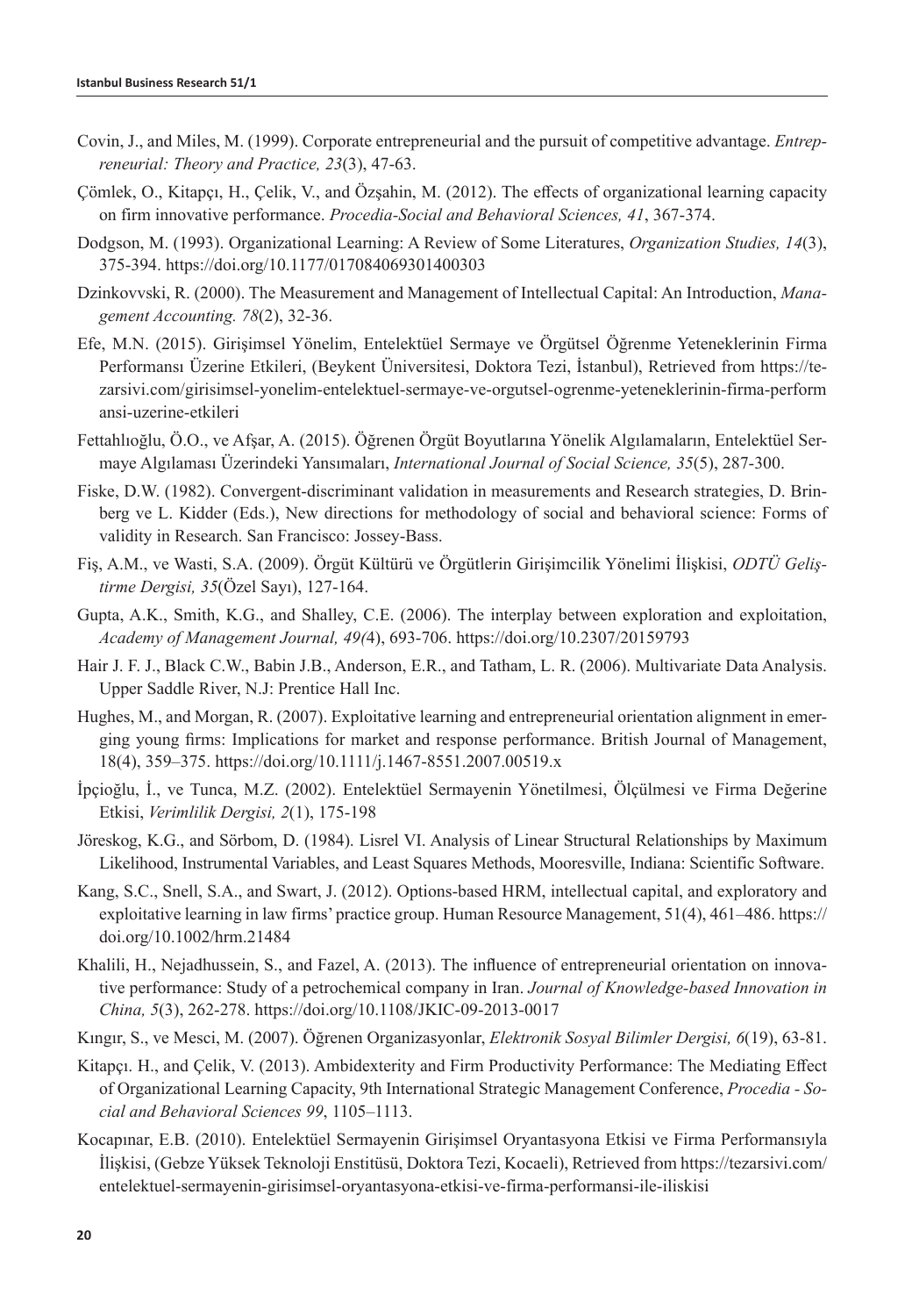Koç, H., ve Topaloğlu, M. (2010). *Yönetim Bilimi*, Seçkin Yayıncılık, 1. Baskı, Ankara.

- Leana, C.R. and Van Buren, H.J. (1999). Organizational social capital and employment practices, *Academy of Management Review, 24*(3), 538-555. https://doi.org/10.2307/259141
- Li, Y.H., Huang, J.W., and Tsai, M.T. (2009). Entrepreneurial orientation and firm performance: The role of knowledge creation process. *Industrial Marketing Management, 38*(4), 440–449. [https://doi.](https://doi.org/10.1016/j.indmarman.2008.02.004) [org/10.1016/j.indmarman.2008.02.004](https://doi.org/10.1016/j.indmarman.2008.02.004)
- Lin, H,E., and McDonough, E.F.(2011). Investigating the Role of Leadership and Organizational Culture in Fostering Innovation Ambidexterity, *Ieee Transactions On Engineering Management, 58*(3), 497-509 https://doi.org[/10.1109/TEM.2010.2092781](https://doi.org/10.1109/TEM.2010.2092781)
- Lubatkin, M.H., Şimşek, Z., Ling, Y., ve Viega, J.F. (2006). Ambidexterity and performance in small- to medium-sized firms: the pivotal role of top management team behavioral integration. *Journal of Management, 32*(5), 646-672.<https://doi.org/10.1177/0149206306290712>
- Lumpkin, G.T., and Dess, G.G. (1996). Clarifying the entrepreneurial orientation construct and linking it to performance. Academy of Management Review, 21(1), 135-172. https://doi.org/10.2307/258632
- Lumpkin, G.T., Cogliser, C.C., and Shneider, D.R. (2009). Understanding and Measuring Autonomy: an Entrepreneurial Orientation Perspective, *Entrepreneurial Theory and Practice, 33*(1), 47-69. [https://doi.](https://doi.org/10.1111/j.1540-6520.2008.00280.x) [org/10.1111/j.1540-6520.2008.00280.x](https://doi.org/10.1111/j.1540-6520.2008.00280.x)
- Marsick, V.J., and Watkins K.E. (2003). Demonstrating the Value of an Organization's Learning Culture: The Dimensions of the Learning Organization Questionnaire. *Advances in Developing Human Resources Journal. 5*(2), 132-151. <https://doi.org/10.1177/1523422303005002002>
- Meydan, C.H., ve Şeşen, H.(2011). *Yapısal Eşitlik Modellemesi AMOS Uygulamaları*. Ankara: Detay Yayıncılık.
- Mische, M.A. (2001). Strategic Renewal, Prentice Hall Inc., New Jersey.
- Nazari, J., Herremans, I.M., Isaac, R.G., Manassian, A., and Kline, T.J.B.(2011). Organizational Culture, Climate and IC: An Interaction Analaysis, *Journal of Intellectual Capital, 12*(2), 224-248. [https://doi.](https://doi.org/10.1108/14691931111123403) [org/10.1108/14691931111123403](https://doi.org/10.1108/14691931111123403)
- Mitchell, R.C. and Carson, R.T. (1989). Using surveys to value public goods: The contingent valuation method (Resources for the Future. Washington, DC). Retrieved from [https://econweb.ucsd.edu/~rcarson/](https://econweb.ucsd.edu/~rcarson/papers/UsingSurveysToValuePublicGoods.pdf) [papers/UsingSurveysToValuePublicGoods.pdf](https://econweb.ucsd.edu/~rcarson/papers/UsingSurveysToValuePublicGoods.pdf)
- Mooi. E., and Sarstedt, M. (2011). A concise guide to market research: The process, data, and methods using IBM SPSS Statistics. New York: Springer.
- Na, F., Ma, Q. H., Janine, B., and Patrick, F. (2016). Intellectual capital and organizational ambidexterity in Chinese and Irish professional services firms. *Journal of Organizational Effectiveness: People and Performance, 3*(2), 94–114.<https://doi.org/10.1108/JOEPP-03-2016-0021>
- Nahapiet, J., and Ghoshal, S. (1998). Social capital, intellectual capital, and the organizational
- advantage. *Academy of Management Review, 23*(2), 242-266. https://doi.org/10.2307/259373
- O'Reilly, C.A. and Tushman, M.L. (2008). Ambidexterity as a dynamic capability: resolving the innovator's dilemma. *Research in Organizational Behavior, 28*, 185-206. Retrieved from [https://www.hbs.edu/fa](https://www.hbs.edu/faculty/Publication%2520Files/07-088.pdf)[culty/Publication%20Files/07-088.pdf](https://www.hbs.edu/faculty/Publication%2520Files/07-088.pdf)
- Özkoç, Ö. (2018). Hastanelerde Marka Yönetimi Uygulamalarının Hastaların Marka Denkliği Algısı ve Hastane Tercihine Etkisi, (İstanbul Üniversitesi, Doktora Tezi, İstanbul), Retrieved from [https://tezarsivi.](https://tezarsivi.com/hastanelerde-marka-yonetimi-uygulamalarinin-hastalarin-marka-denkligi-algisi-ve-hastane-tercihine-etkisi)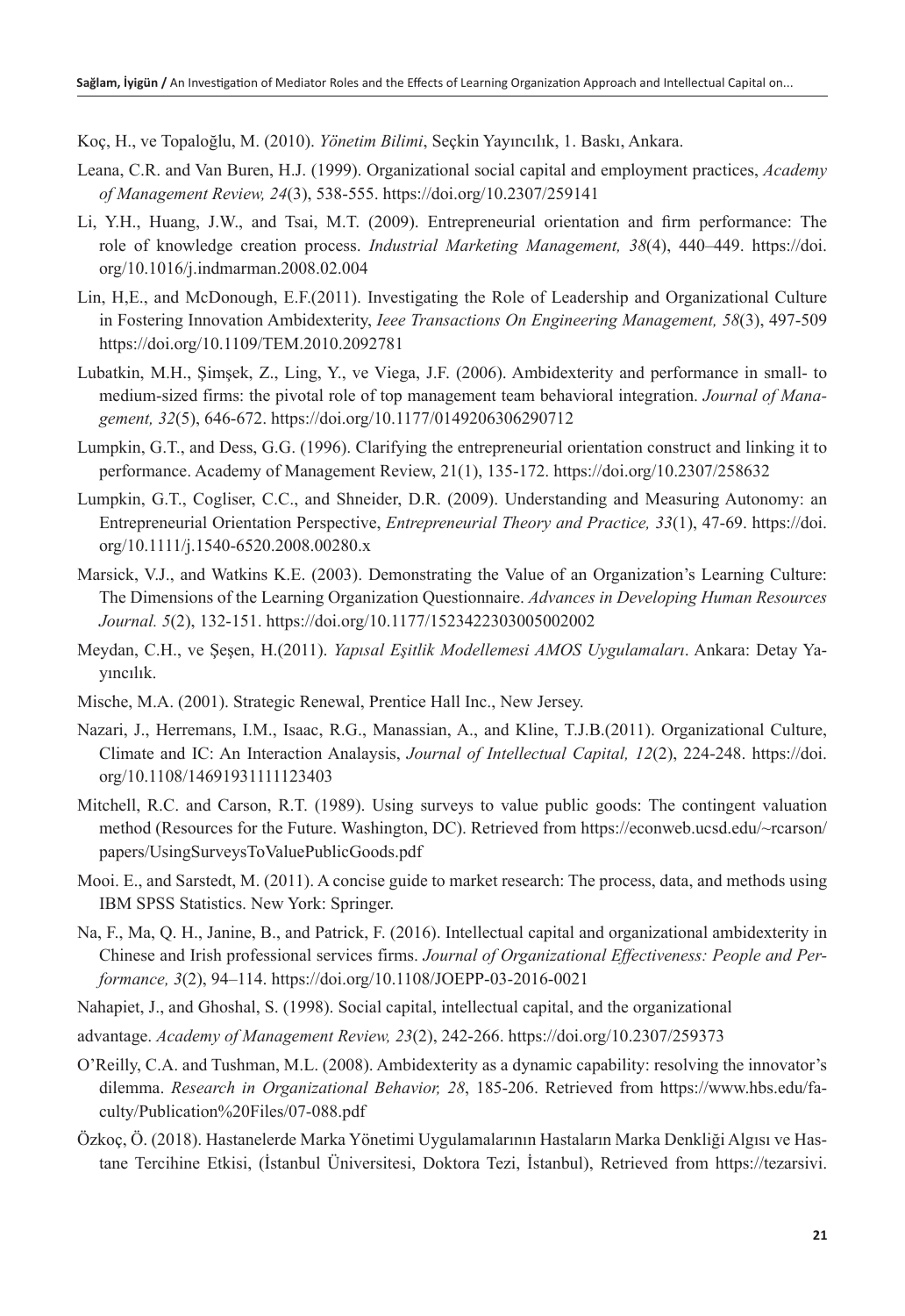[com/hastanelerde-marka-yonetimi-uygulamalarinin-hastalarin-marka-denkligi-algisi-ve-hastane-tercihin](https://tezarsivi.com/hastanelerde-marka-yonetimi-uygulamalarinin-hastalarin-marka-denkligi-algisi-ve-hastane-tercihine-etkisi) [e-etkisi](https://tezarsivi.com/hastanelerde-marka-yonetimi-uygulamalarinin-hastalarin-marka-denkligi-algisi-ve-hastane-tercihine-etkisi) 

- Özyılmaz, A., and Eser. S. (2013). *Ortak Metod Varyansı Nedir? Nasıl Kontrol Edilebilir?,* 21.Ulusal Yönetim ve Organizasyon Kongresi Bildiriler Kitabı, Kütahya Dumlupınar Üniversitesi. 1. Basım. Nobel Akademik Yayıncılık, 500-508.
- Panagopoulos, G. (2016). Aspects of Organizational Ambidexterity. *Journal of Global Strategic Management, 10*(1), 5-15. https://doi.org/10.20460
- Podsakoff, P.M., MacKenzie, S.B., and Podsakoff, N.P. (2012). Sources of method bias in social science research and recommendations on how to control it, *Annual Review of Psychology, 63*, 539–569. [https://](https://doi.org/10.1146/annurev-psych-120710-100452) [doi.org/10.1146/annurev-psych-120710-100452](https://doi.org/10.1146/annurev-psych-120710-100452)
- Richardson, H.A., Simmering, M.J., and Sturman, M.C. (2009). A tale of three perspectives: Examining post hoc statistical techniques for detection and correction of common method variance, *Organizational Research Methods, 12*, 762–800. <https://doi.org/10.1177/1094428109332834>
- Sayan, E. (2006). Otomotiv Sektöründe Öğrenen Örgütler, (Kocaeli Üniversitesi, Yüksek Lisans Tezi, Kocaeli), Retrieved from <https://www.ulusaltezmerkezi.net/otomotiv-sektorunde-ogrenen-organizasyonlar/>
- Senge, P.M. (2002). *Beşinci Disiplin.* [Fifth Discipline], (Ayşegül İldeniz, Ahmet Doğukan, Trans.), İstanbul, Yapı Kredi Yayınları.
- Stam, W., and Elfring, T. (2008). Entrepreneurial orientation and new venture performance: The moderating role of intra-and extraindustry social capital. *Academy Management Journal, 51*, 97-111. https://doi. org/[10.5465/AMJ.2008.30744031](https://doi.org/10.5465/AMJ.2008.30744031)
- Stevenson, H.H., and Jarillo, J.C. (1990). A paradigm of entrepreneurial: entrepreneurial management. *Strategic Management Journal, 11*(5), 17-27. https://www.jstor.org/stable/2486667
- Stewart, T.A. (1997). *Entelektüel sermaye: Kuruluşların yeni zenginliği*. [Intellectual Capital: The new wealth of organization], (N. El Hüseyni, Trans.), İstanbul: Mess Yayınları.
- Subramaniam, M. and Youndt, M.A. (2005). The Influence of Intellectual Capital on the Types of Innovative Capabilities, *The Academy of Management Journal, 48*(3), 450-463. https://doi.org/10.2307/20159670
- Şahin, F. (2012). Örgüt Kültürü ve Entelektüel Sermaye İlişkisi: Marmara Bölgesindeki Otel İşletmeleri Örneği, (Bilecik Şeyh Edebali Üniversitesi, Yüksek Lisans Tezi. Bilecik), Retrieved from [http://acikkaynak.](http://acikkaynak.bilecik.edu.tr/xmlui/handle/11552/112) [bilecik.edu.tr/xmlui/handle/11552/112](http://acikkaynak.bilecik.edu.tr/xmlui/handle/11552/112)
- Şimşek, Z. (2009). Organizational ambidexterity: towards a multilevel understanding. Journal of Management Studies, 46, 597–624.<https://doi.org/10.1111/j.1467-6486.2009.00828.x>
- Tehseen, S., Ramayah, T., and Sajilan, S. (2017). Testing and Controlling for Common Method Variance: A Review of Available Methods, *Journal of Management Sciences, 4*(2), 146-175. https://doi.org/[10.20547/](https://geistscience.com/papers/view/JMS1704202) [jms.2014.1704202](https://geistscience.com/papers/view/JMS1704202)
- Tran, Q.H. (2013). Top Management Team Behavioral Integration, Organizational Ambidexterity, And Small Firms' Performance: The Moderating Effect Of Entrepreneurial Orientation, (Doctoral Dissertation). Available from ProQuest Dissertations and Theses database. (UMI No. 3598513).
- Turner, N., Swart, J., and Maylor, H. (2013). Mechanisms for managing ambidexterity: A review and research agenda. International Journal of Management Reviews. 15(3), 317-332. [https://doi.org/10.1111/](https://doi.org/10.1111/j.1468-2370.2012.00343.x) [j.1468-2370.2012.00343.x](https://doi.org/10.1111/j.1468-2370.2012.00343.x)
- Tushman, M.L., and O'Reilly, C.A. (1996). The ambidextrous organization: managing evolutionary and revolutionary change. *California Management Review, 38*, 1-23.<https://doi.org/10.2307/41165852>